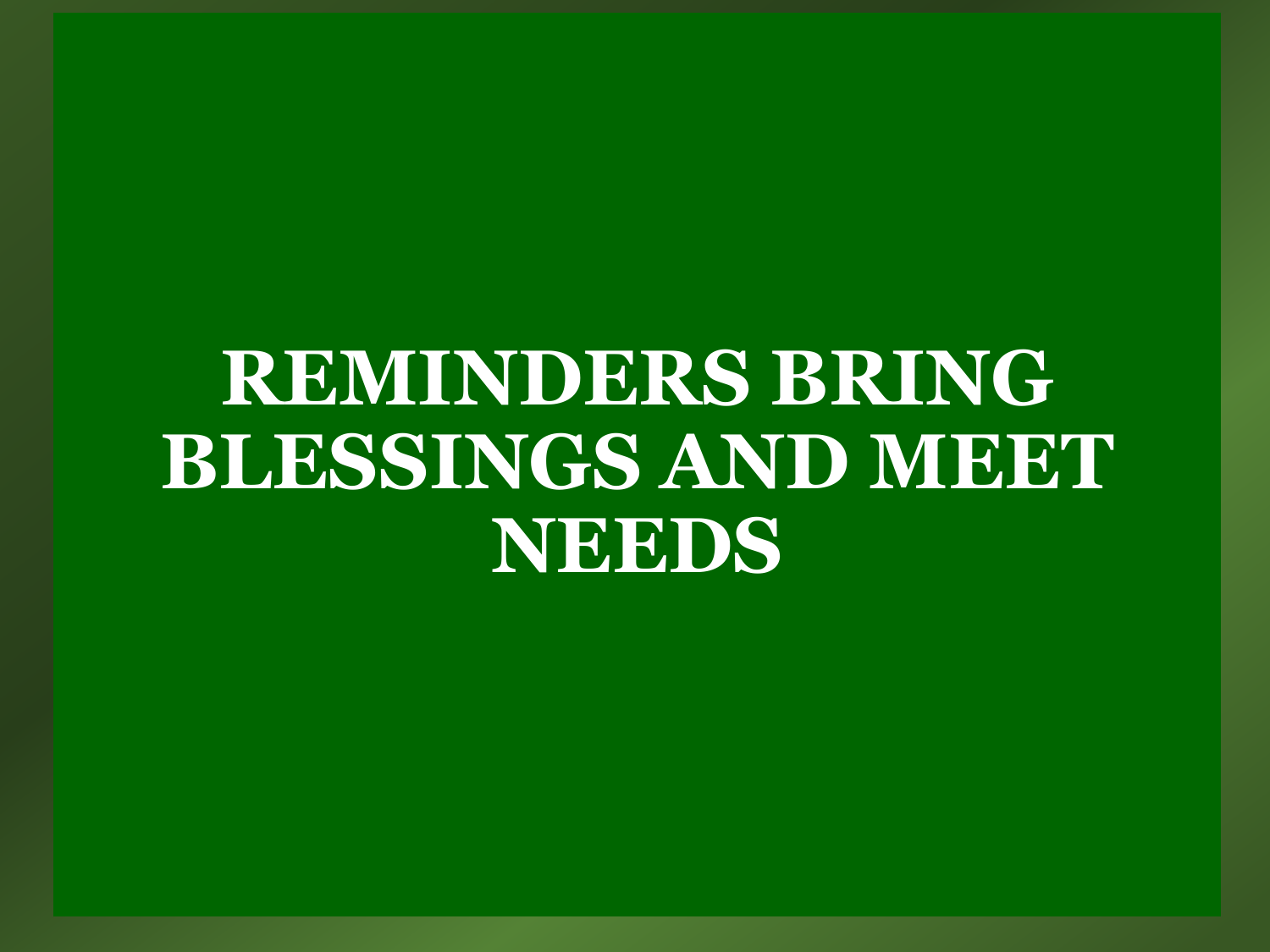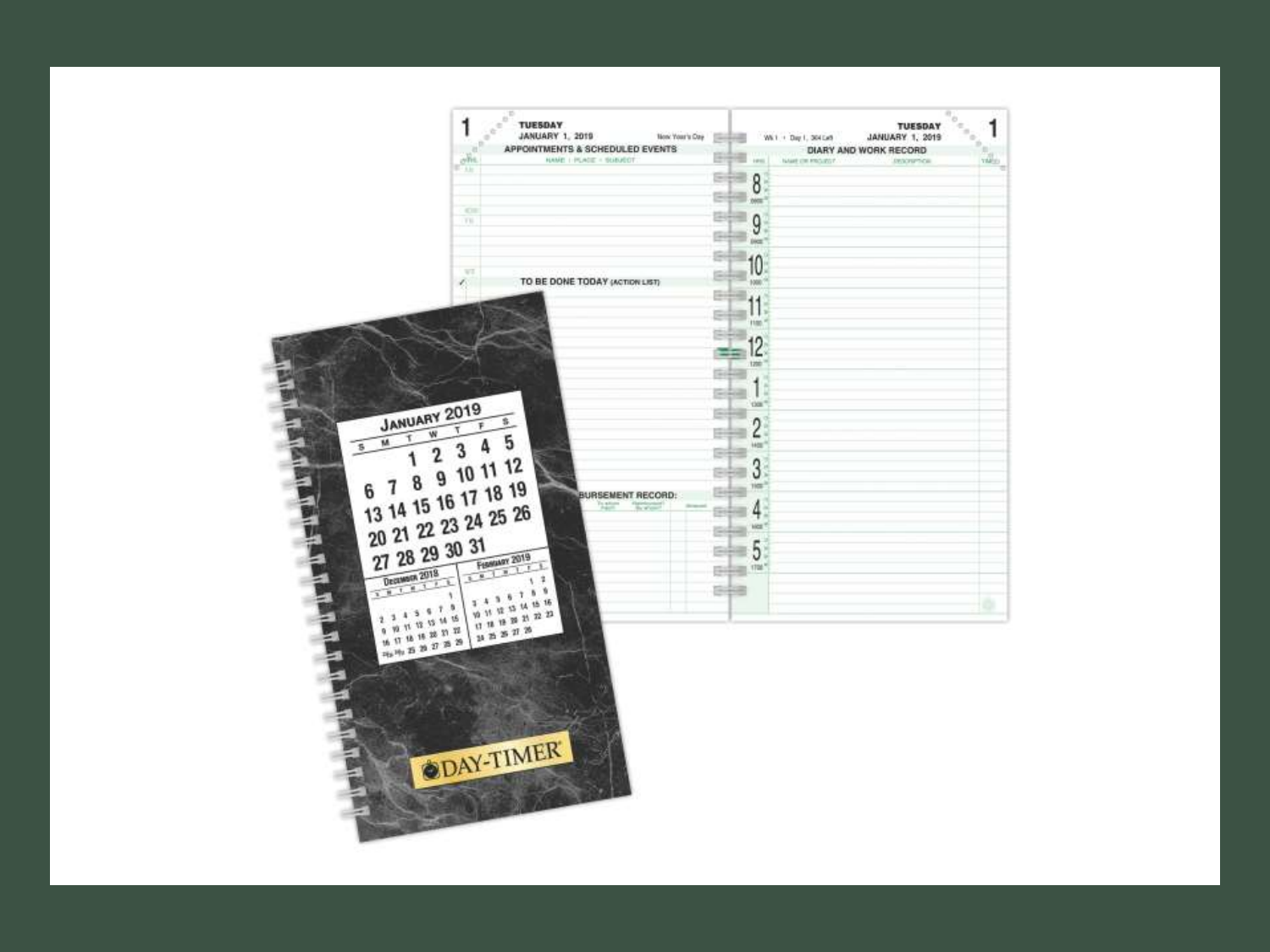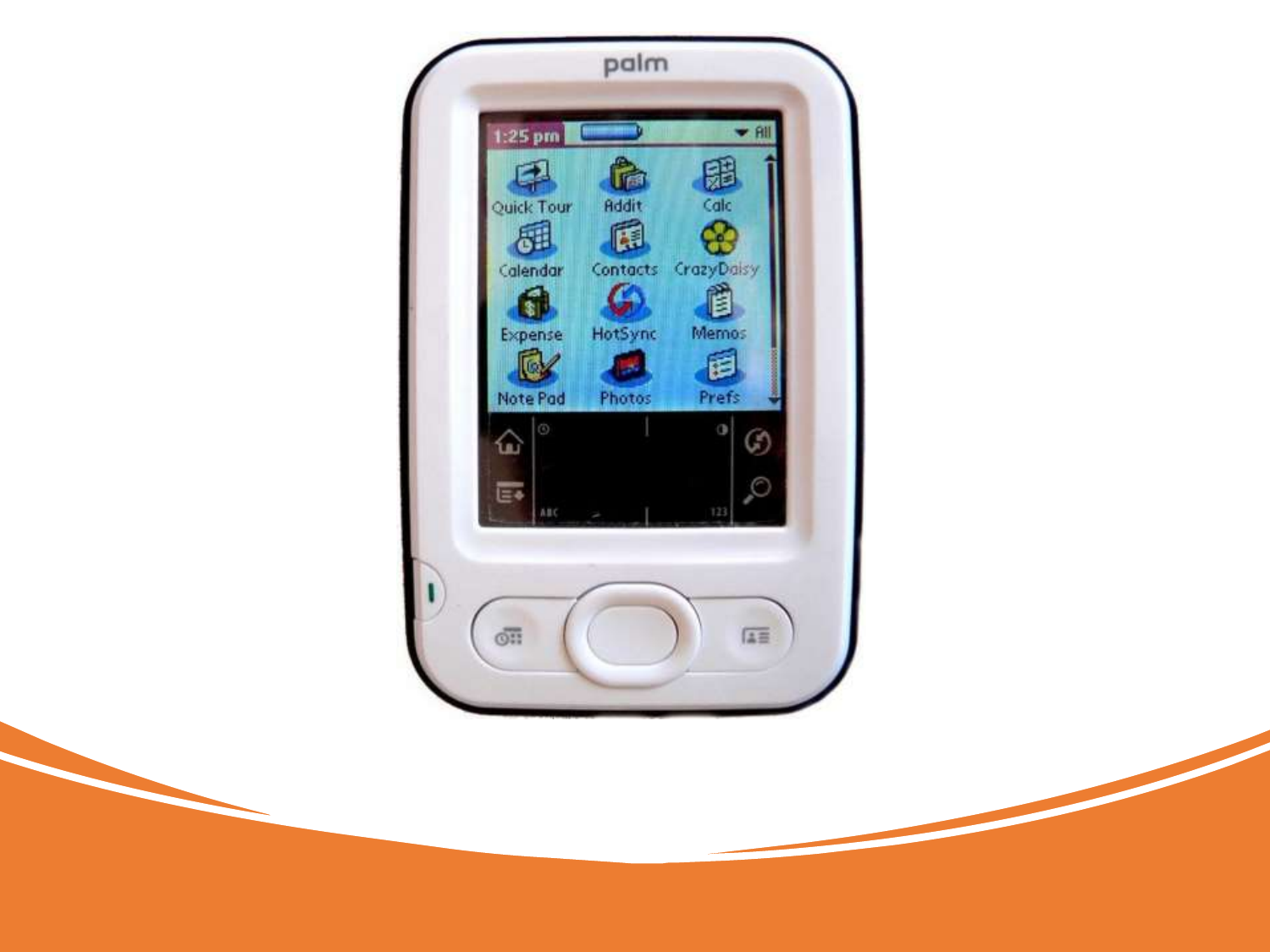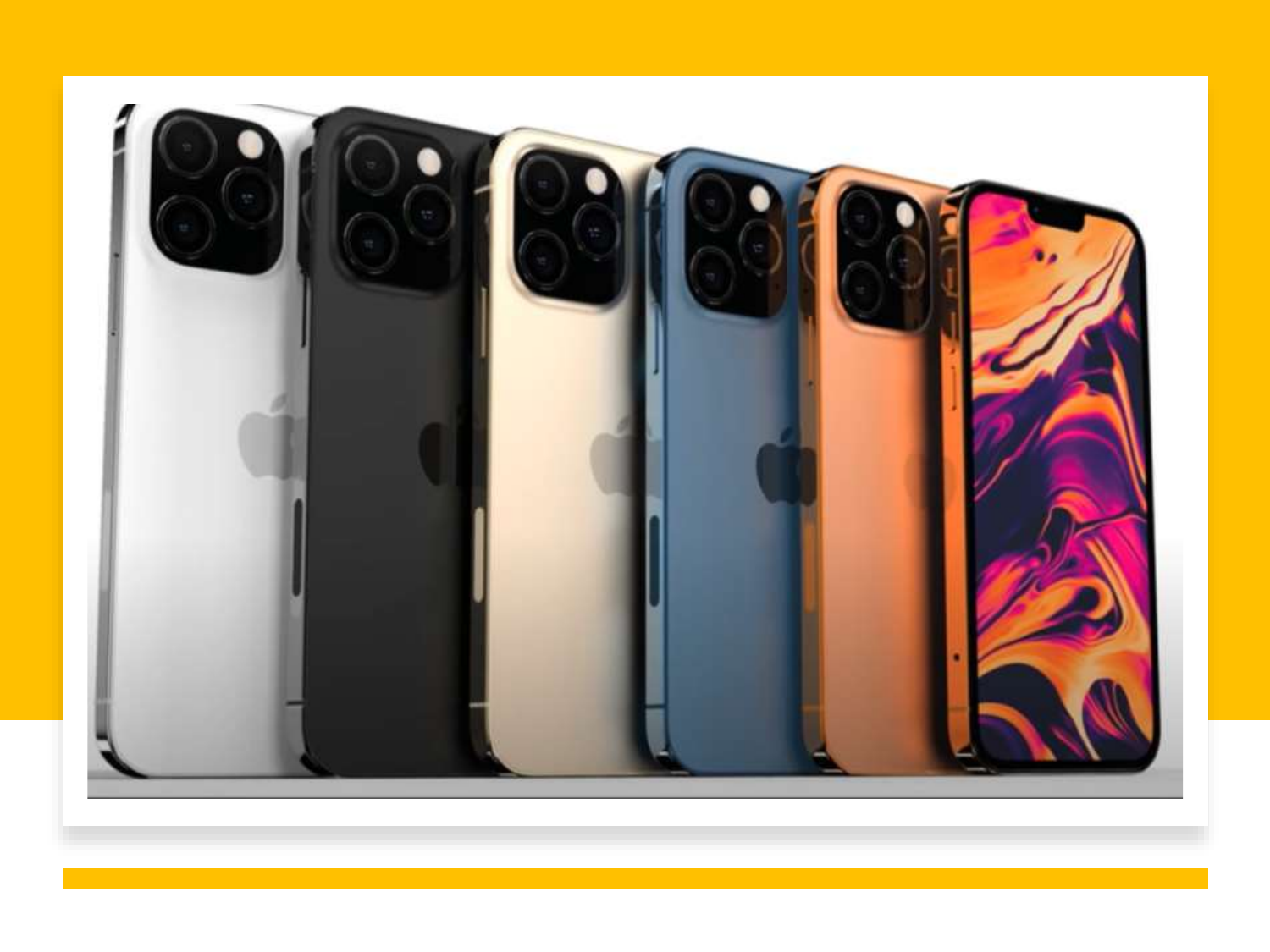- **2 Peter 1:10-15**  10 Therefore, brethren, be all the more diligent to make certain about His calling and choosing you; for as long as you practice these things, you will never stumble; 11 for in this way the entrance into the eternal kingdom of our Lord and Savior Jesus Christ will be abundantly supplied to you. 12 Therefore, I will always be ready to remind you of these things, even though you already know them, and have been established in the truth which is present with you. 13 I consider it right, as long as I am in this earthly dwelling, to stir you up by way of reminder, 14 knowing that the laying aside of my earthly dwelling is imminent, as also our Lord Jesus Christ has made clear to me. 15 And I will also be diligent that at any time after my departure you will be able to call these things to mind. NASU
- **2 Peter 1:10–15** (LBLA) 10 Así que, hermanos, sed tanto más diligentes para hacer firme vuestro llamado y elección de parte de Dios; porque mientras hagáis estas cosas nunca tropezaréis; 11 pues de esta manera os será concedida ampliamente la entrada al reino eterno de nuestro Señor y Salvador Jesucristo. 12 Por tanto, siempre estaré listo para recordaros estas cosas, aunque vosotros ya las sabéis y habéis sido confirmados en la verdad que está presente en vosotros. 13 Y considero justo, mientras esté en este cuerpo, estimularos recordándoos estas cosas, 14 sabiendo que mi separación del cuerpo terrenal es inminente, tal como me lo ha declarado nuestro Señor Jesucristo. 15 También yo procuraré con diligencia, que en todo tiempo, después de mi partida, podáis recordar estas cosas.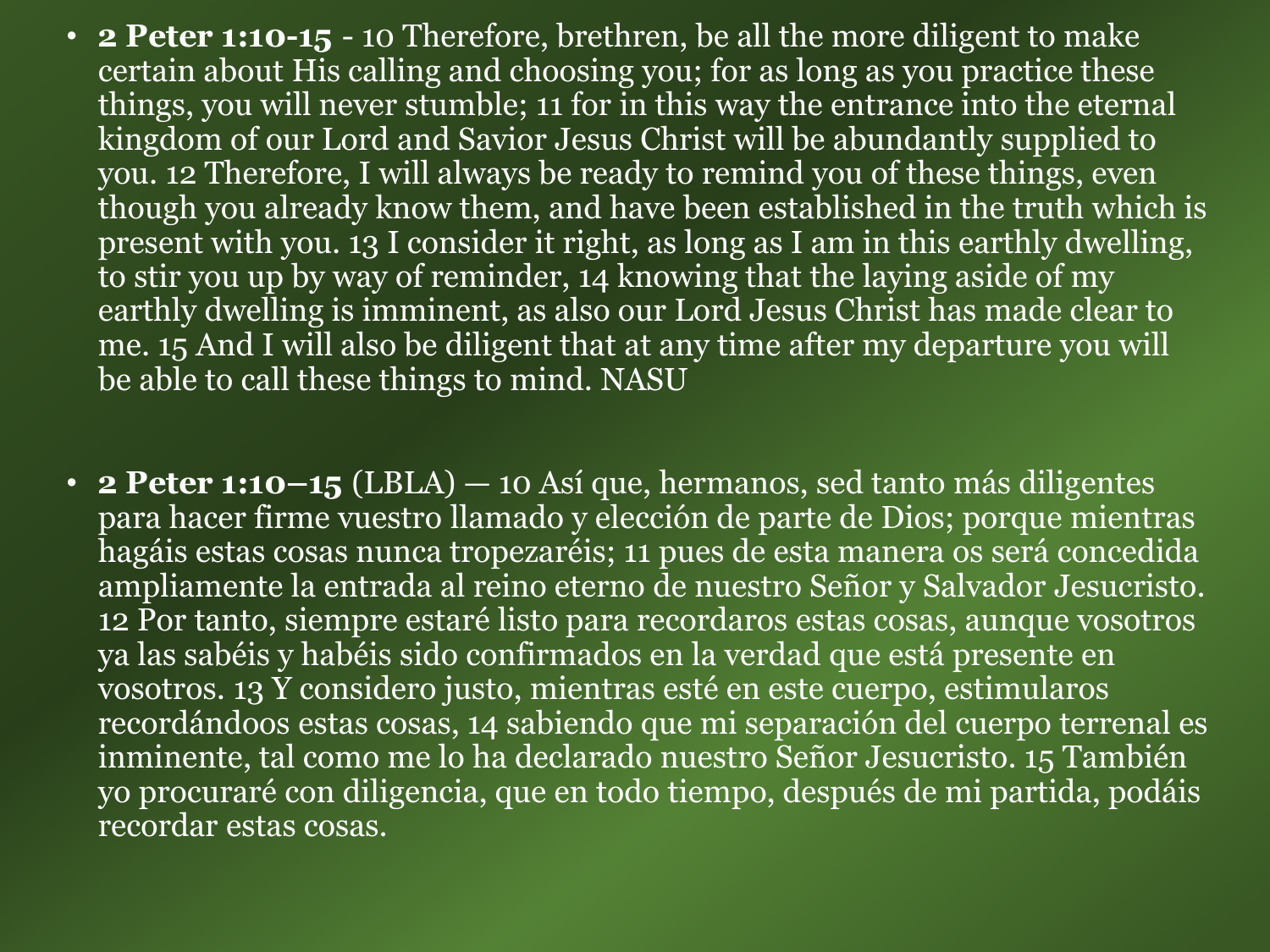**Luke 6:46 (NIV)** "Why do you call me 'Lord, Lord,' and do not the things I tell you".

**Luke 6:46 (LBLA)** — 46 ¿Y por qué me llamáis: «Señor, Señor», y no hacéis lo que yo digo?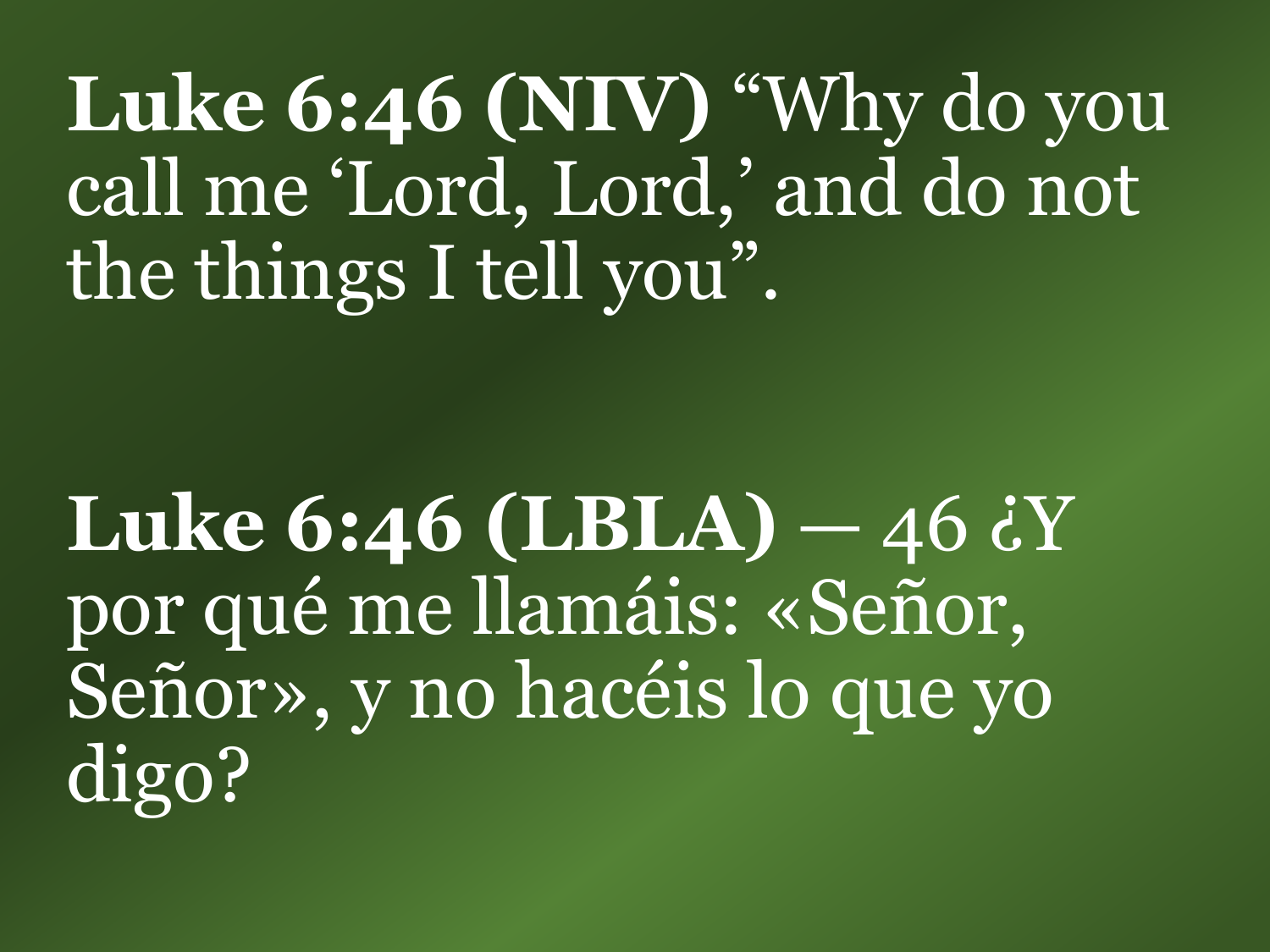**John 13:17** "If you know these things, blessed are you if you do them".

#### **John 13:17 (LBLA)** — 17 Si sabéis esto, seréis felices si lo practicáis.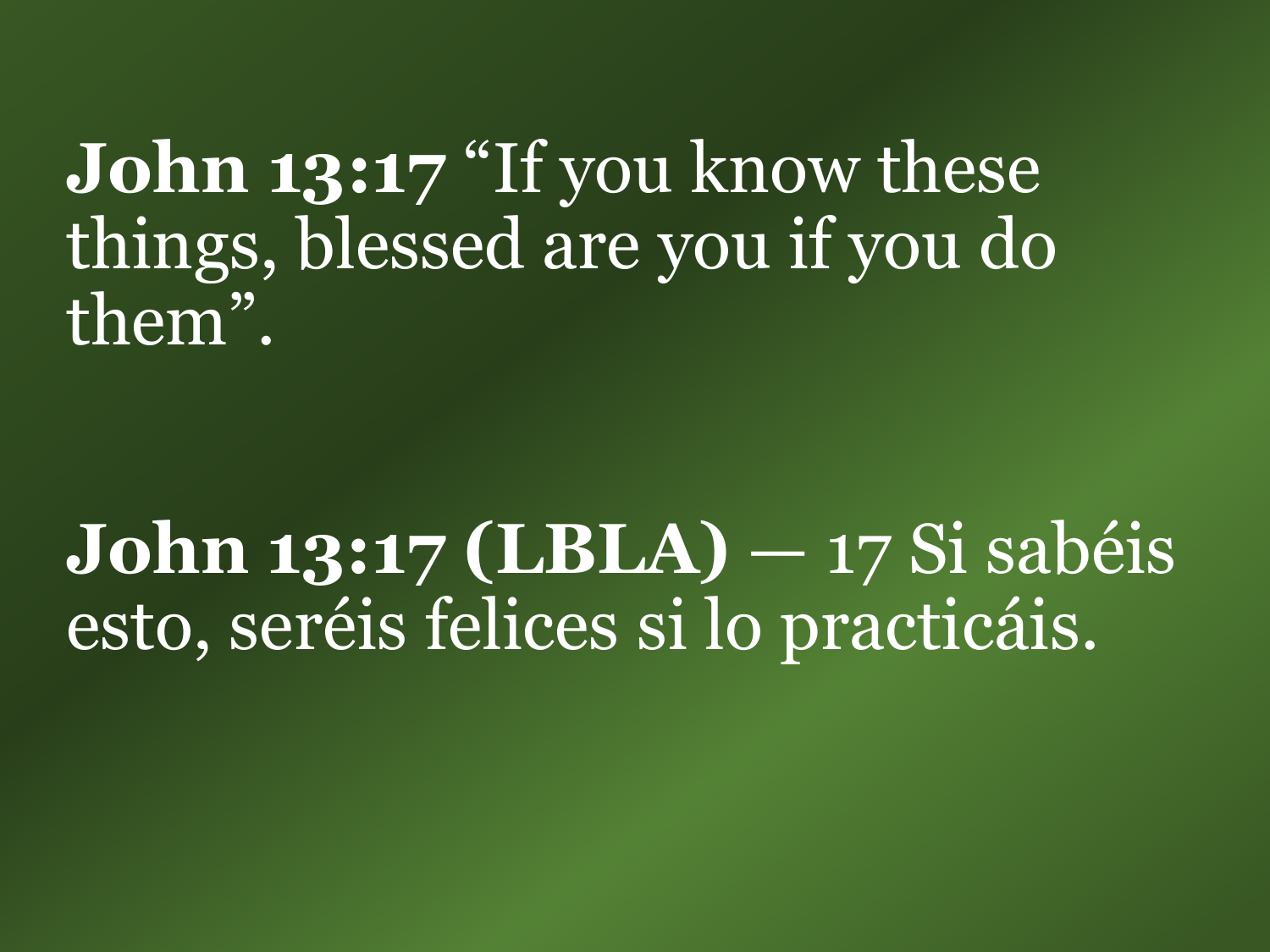#### **We need reminding that the first and second commandments are commandments.**

- **Matthew 22:36–40 (NASB95)**  36 "Teacher, which is the great commandment in the Law?" 37 And He said to him, " 'YOU SHALL LOVE THE LORD YOUR GOD WITH ALL YOUR HEART, AND WITH ALL YOUR SOUL, AND WITH ALL YOUR MIND.' 38 "This is the great and foremost commandment. 39 "The second is like it, 'YOU SHALL LOVE YOUR NEIGHBOR AS YOURSELF.' 40 "On these two commandments depend the whole Law and the Prophets."
- **Matthew 22:36–40 (LBLA)**  36 Maestro, ¿cuál es el gran mandamiento de la ley? 37 Y Él le dijo: AMARÁS<br>AL SEÑOR TU DIOS CON TODO TU CORAZÓN, Y CON TODA TU ALMA, Y CON TODA TU MENTE. 38 Este es el grande y el primer mandamiento. 39 Y el segundo es semejante a este: AMARÁS A TU PRÓJIMO COMO A TI MISMO. 40 De estos dos mandamientos dependen toda la ley y los profetas.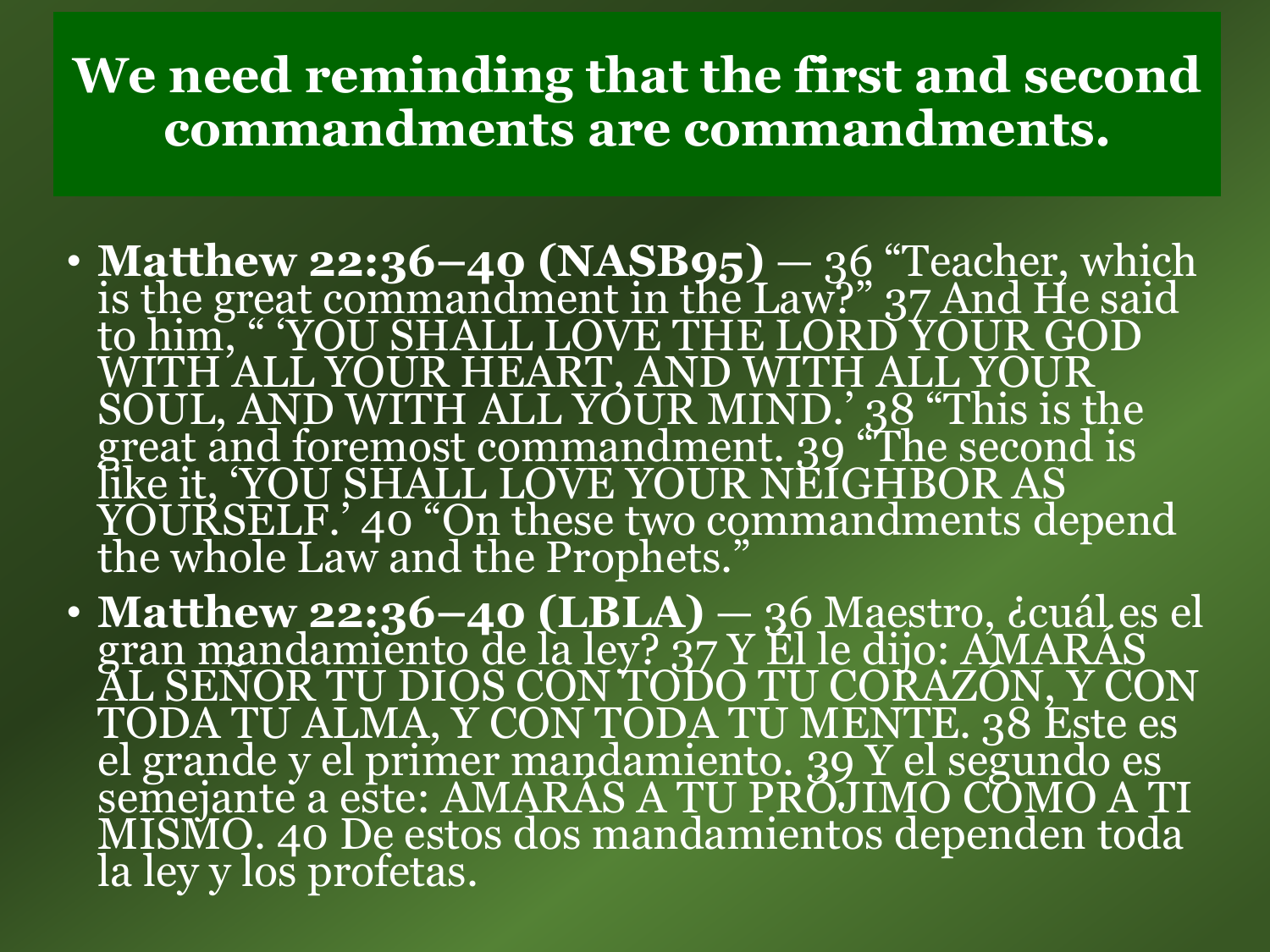# **"ME AND THE LORD."**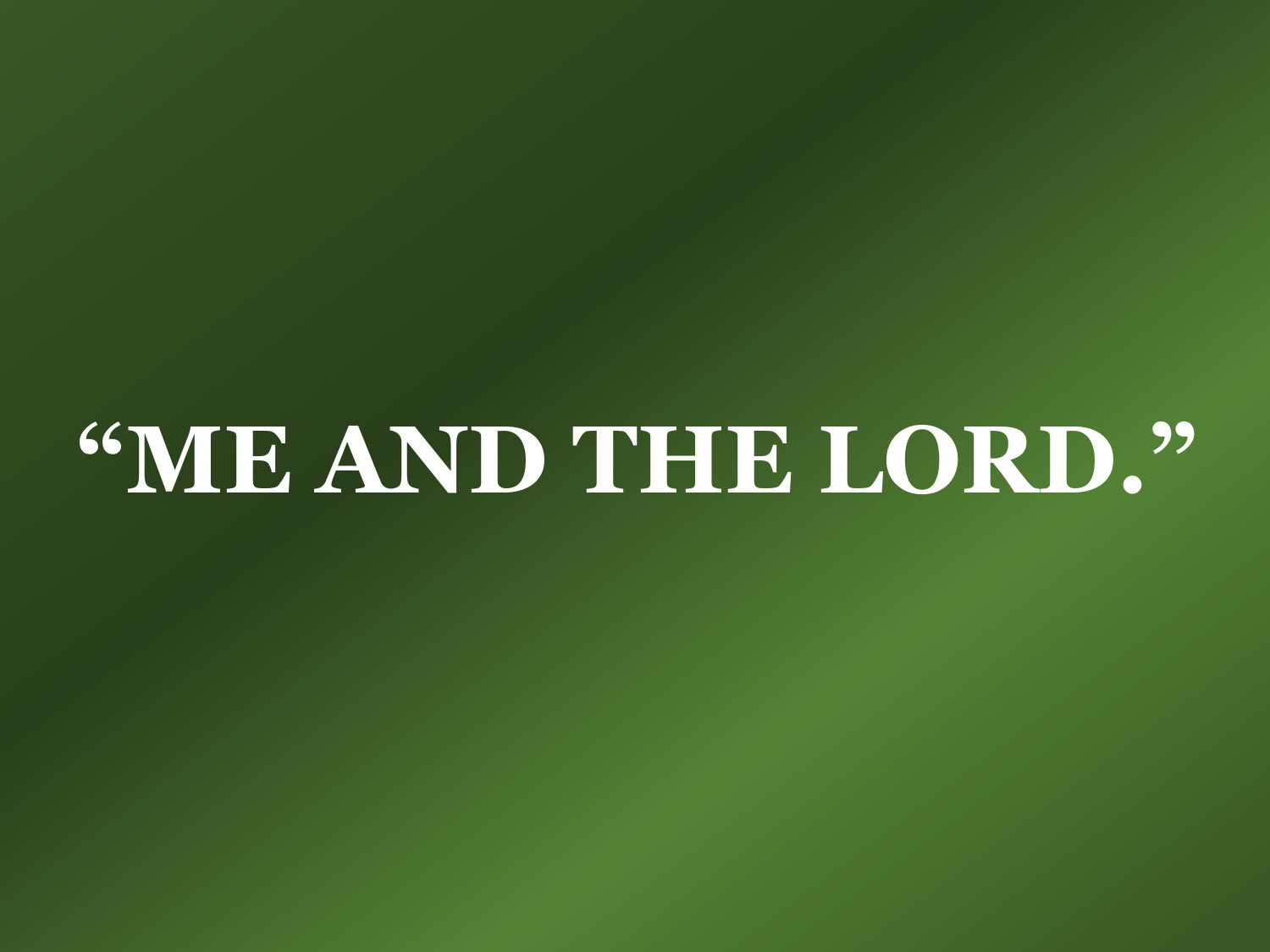- **1 John 4:20-21-** If someone says, "I love God," and hates his brother, he is a liar; for the one who does not love his brother whom he has seen, cannot love God whom he has not seen. 21 And this commandment we have from Him, that the one who loves God should love his brother also. NASU
- **1 John 4:20–21 (LBLA)**  20 Si alguno dice: Yo amo a Dios, y aborrece a su hermano, es un mentiroso; porque el que no ama a su hermano, a quien ha visto, no puede amar a Dios a quien no ha visto. 21Y este mandamiento tenemos de Él: que el que ama a Dios, ame también a su hermaño.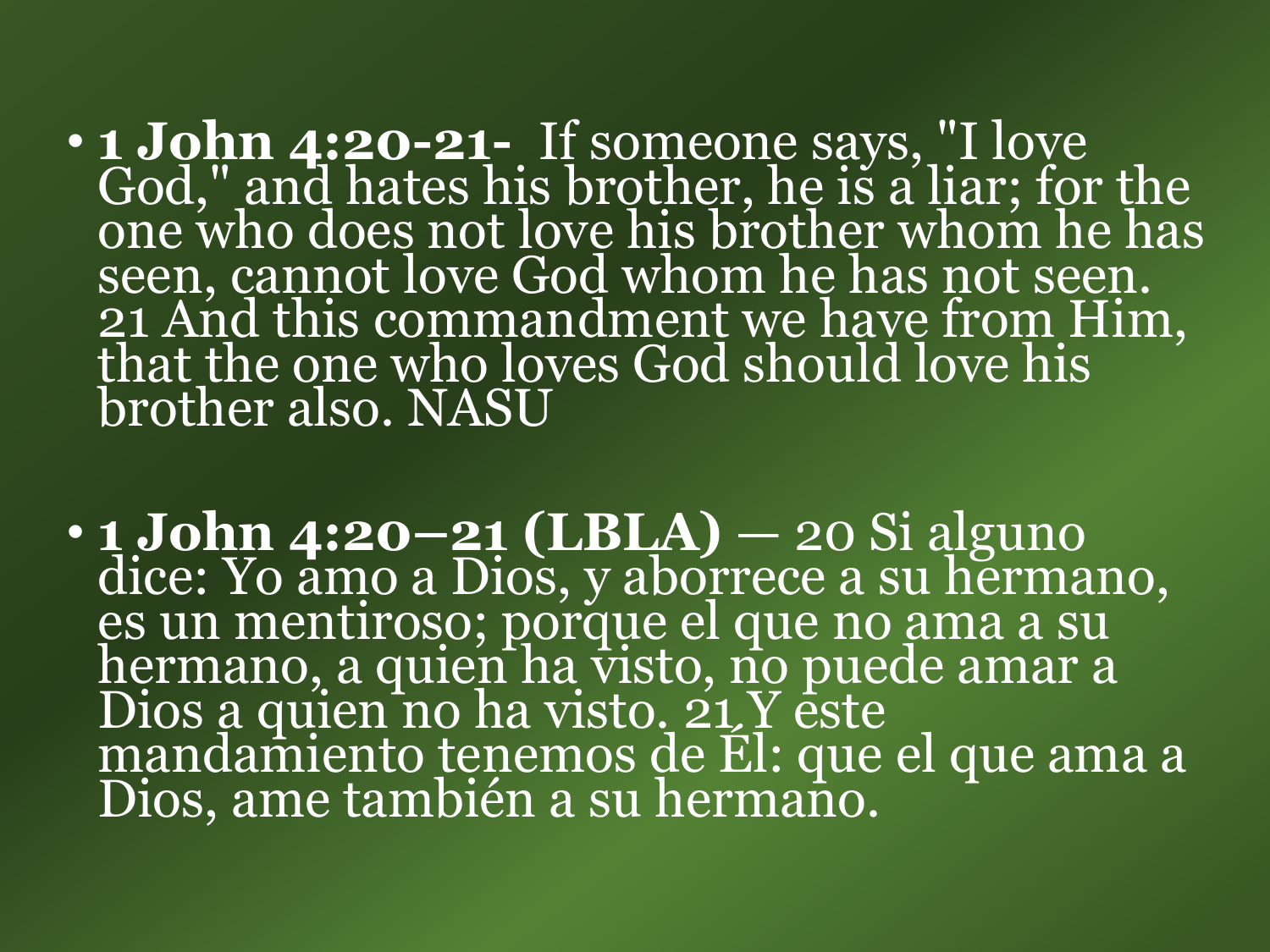#### "The one who loves God should love his brother also."

- **James 2:14–17 (NIV)** 14 What good is it, my brothers and sisters, if someone claims to have faith but has no deeds? Can such faith save them? 15 Suppose a brother or a sister is without clothes and daily food. 16 If one of you says to them, "Go in peace; keep warm and well fed," but does nothing about their physical needs, what good is it? 17 In the same way, faith by itself, if it is not accompanied by action, is dead.
- **James 2:14–17 (LBLA)**  14 ¿De qué sirve, hermanos míos, si alguno dice que tiene fe, pero no tiene obras? ¿Acaso puede esa fe salvarle? 15 Si un hermano o una hermana no tienen ropa y carecen del sustento diario, 16 y uno de vosotros les dice: Id én paz, calentaos y saciaos, pero no les dais lo necesario para su cuerpo, ¿de qué sirve? 17 Así también la fe por sí misma, si no tiene obras, está muerta.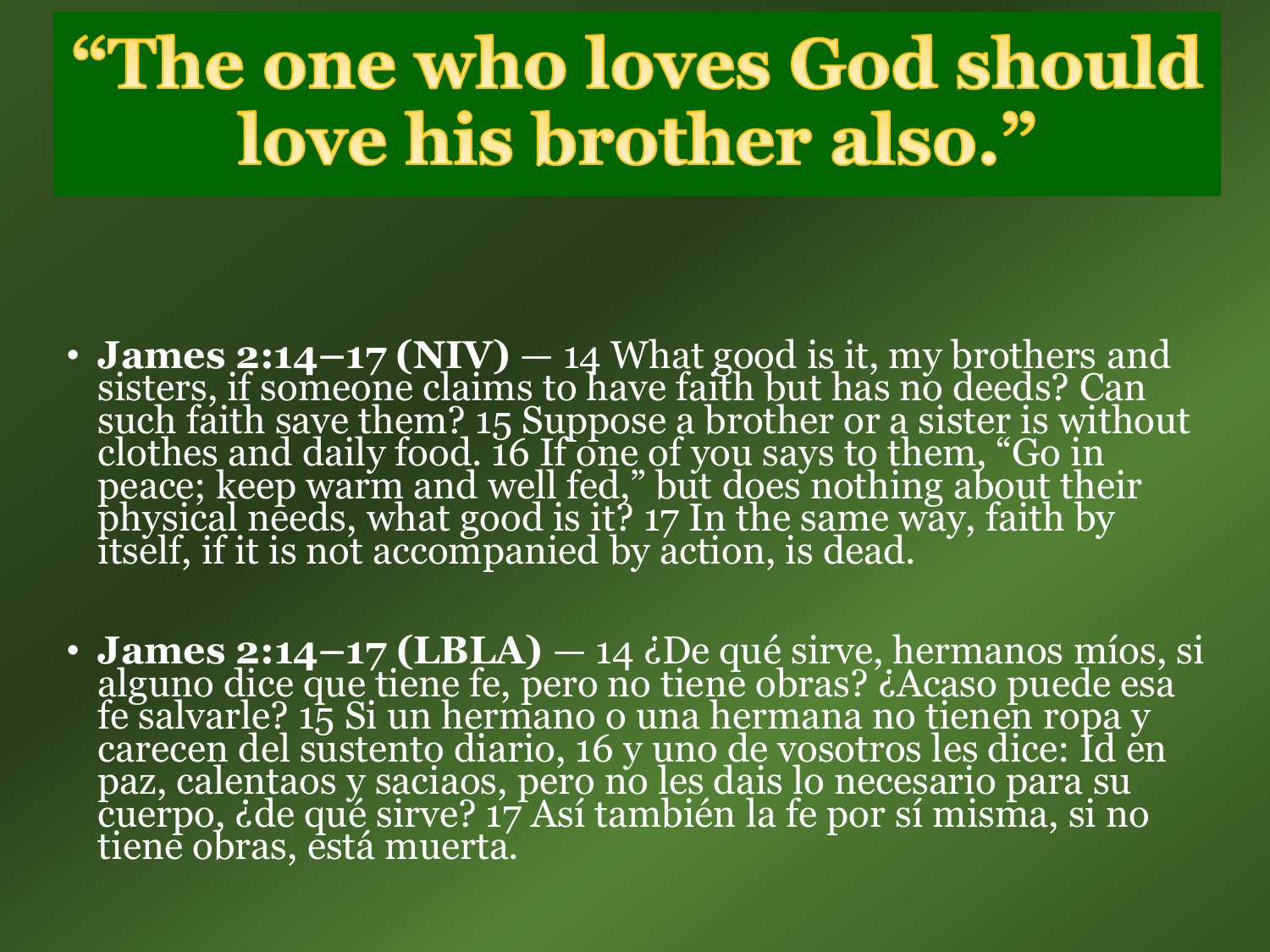*"And the second is like unto it. Thou shalt love thy neighbor as thyself"*

(Matthew 22:39).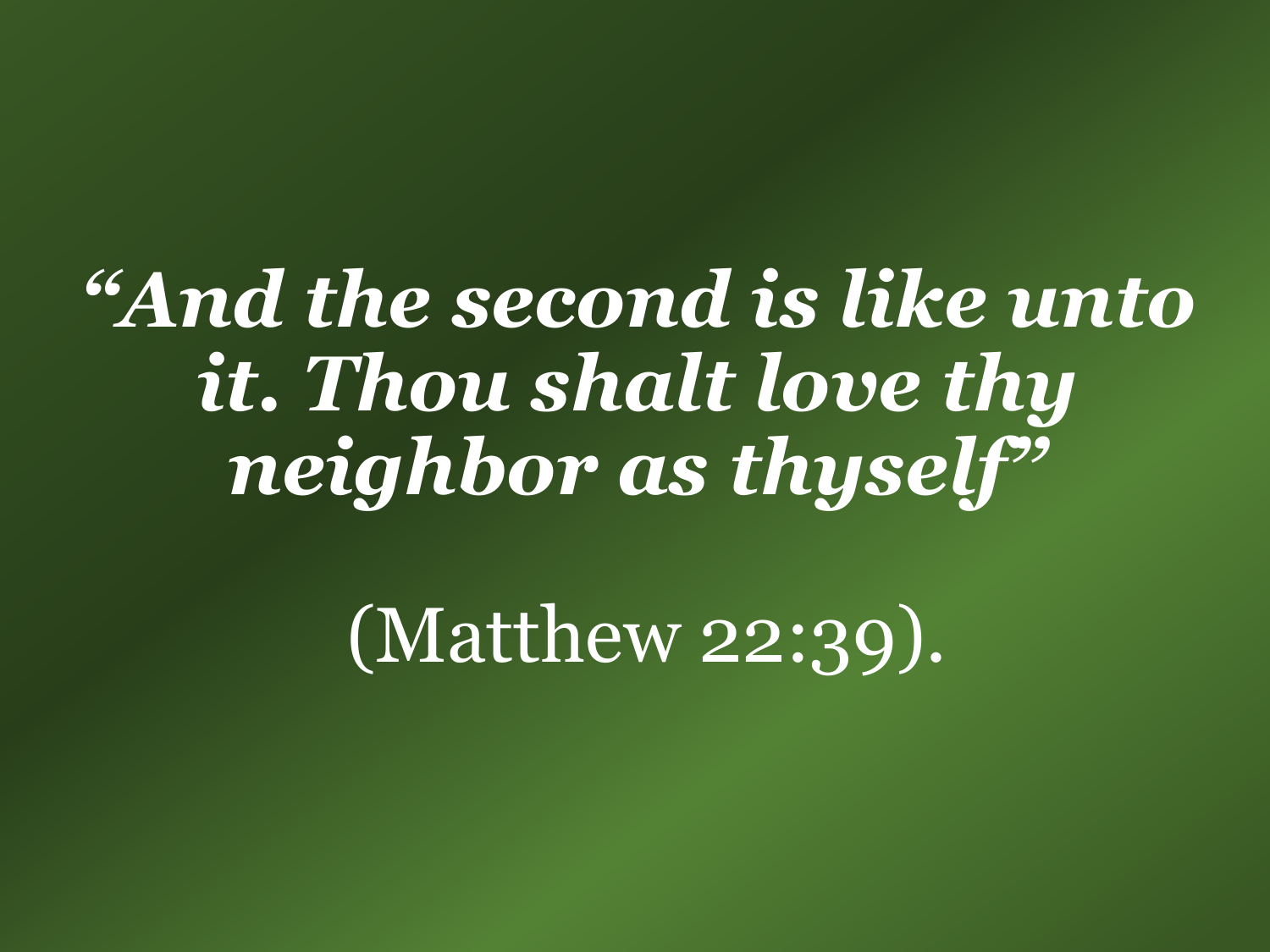

Naked, and you clothed me: I was sick, and you visited me: I was in prison, and you came to me.

-Matthew 25:36





We need to be reminded of two points about His command to feed the hungry, clothe the needy, visit the sick, etc., in Matthew 25.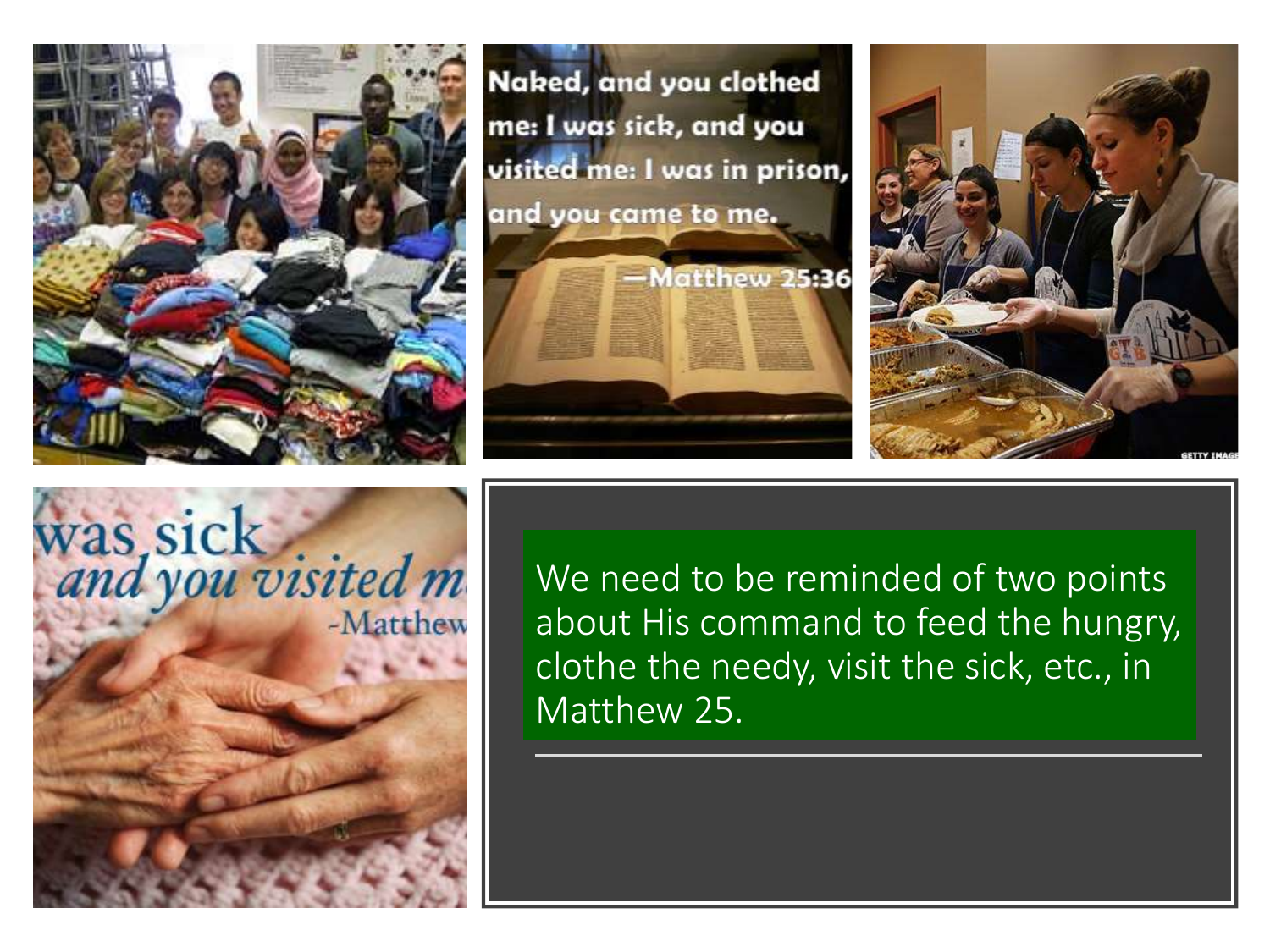- Matthew  $25:32-36$  (NASB95)  $-32$  "All the nations will be gathered before Him; and He will separate them from one another, as the shepherd separates the sheep from the goats;  $33$ and He will put the sheep on His right, and the goats on the left. 34 "Then the King will say to those on His right, 'Come, you who are blessed of My Father, inherit the kingdom prepared for you from the foundation of the world. 35 'For I was hungry, and you gave Me something to eat; I was thirsty, and you gave Me something to drink; I was a stranger, and you invited Me in; 36  $\,$ naked, and you clothed Me; I was sick, and you visited Me; I was in prison, and you came to Me.'
- Matthew 25:32–36 (LBLA) 32 y serán reunidas delante de Él todas las naciones; y separará a unos de otros, como el pastor separa las ovejas de los cabritos. 33 Y pondrá las ovejas a su derecha y los cabritos a su izquierda. 34 Entonces el Rey dirá a los de su derecha: «Venid, benditos de mi Padre, heredad el reino preparado para vosotros desde la fundación del mundo. 35 »Porque tuve hambre, y me disteis de comer; tuve sed, y me disteis de beber; fui forastero, y me recibisteis; 36 estaba desnudo, y me vestisteis; enfermo, y me visitasteis; en la cárcel, y vinisteis a mí».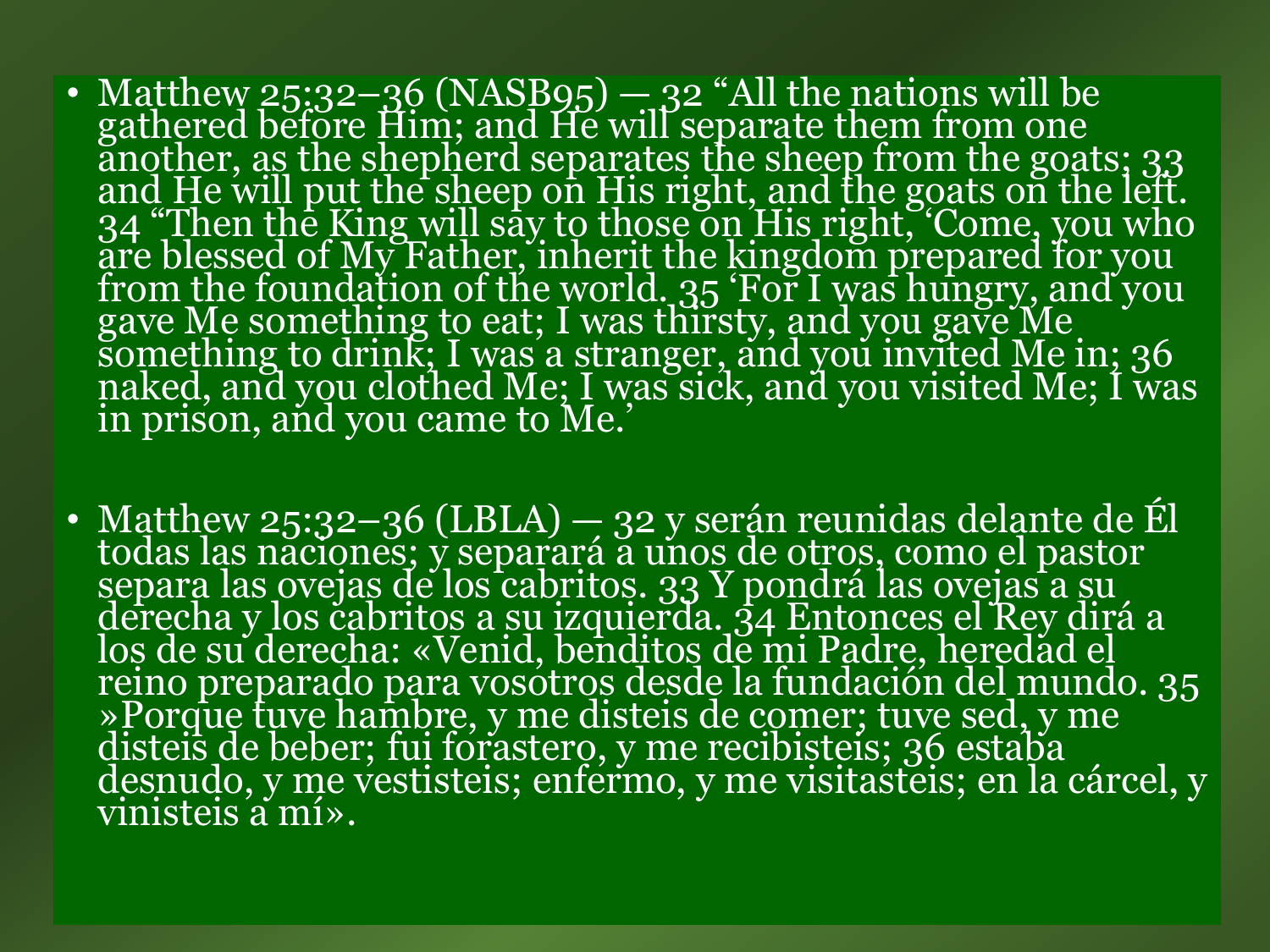#### **When did we see you hungry, thirsty, a stranger, naked, sick, in prison?**

- Matthew 25:40 (NASB95) 40 "The King" will answer and say to them, 'Truly I say to you, to the extent that you did it to one of these brothers of Mine, even the least of them, you did it to Me.'
- Matthew 25:40 (LBLA) 40 Respondiendo el Rey, les dirá: «En verdad os digo que en cuanto lo hicisteis a uno de estos hermanos míos, aun a los más pequeños, a mí lo hicisteis».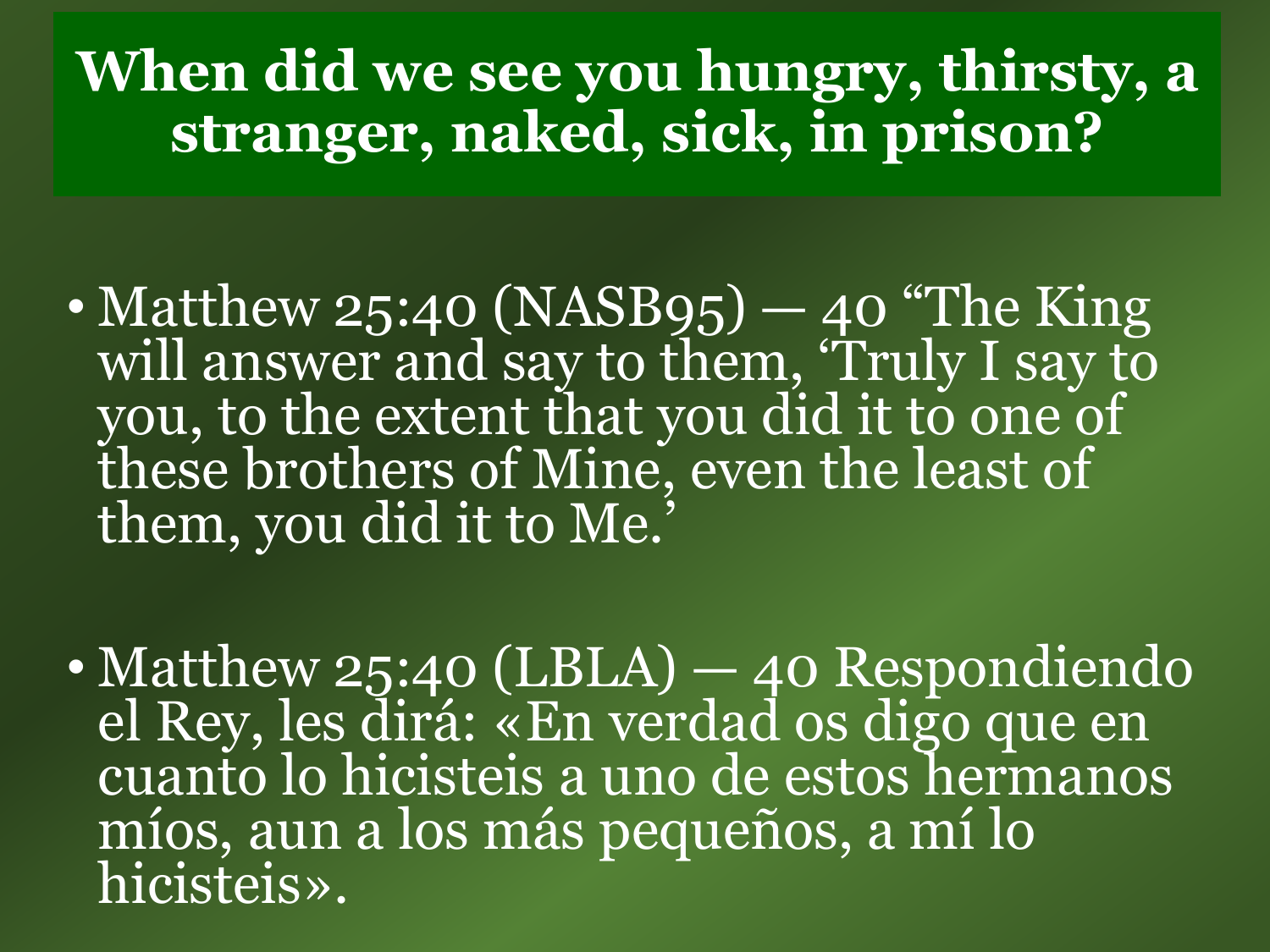- **First**, We need the reminder that this is a command and is not optional.
- **Secondly**, when we do these things "unto the least of these my brethren, we do it unto Him."
- Galatians 6:10 (NASB95) So then, while we have opportunity, let us do good to all people, and especially to those who are of the household of the faith.
- Galatians 6:10 (LBLA) 10 Así que entonces, hagamos bien a todos según tengamos oportunidad, y especialmente a los de la familia de la fe.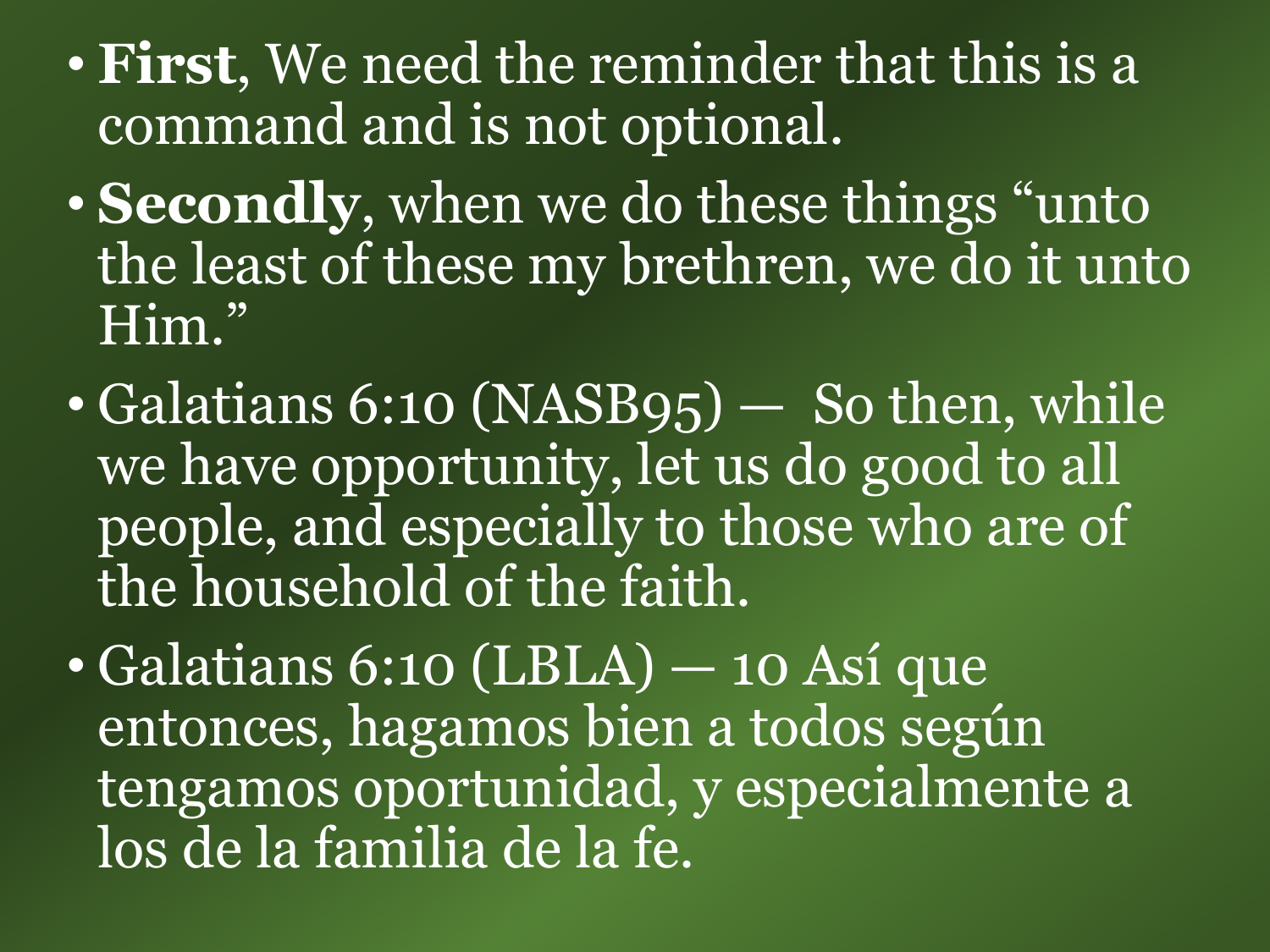### **Nowhere**–underscore that– **nowhere**!

### Does the Bible tell the church to take care of all the poor of the world.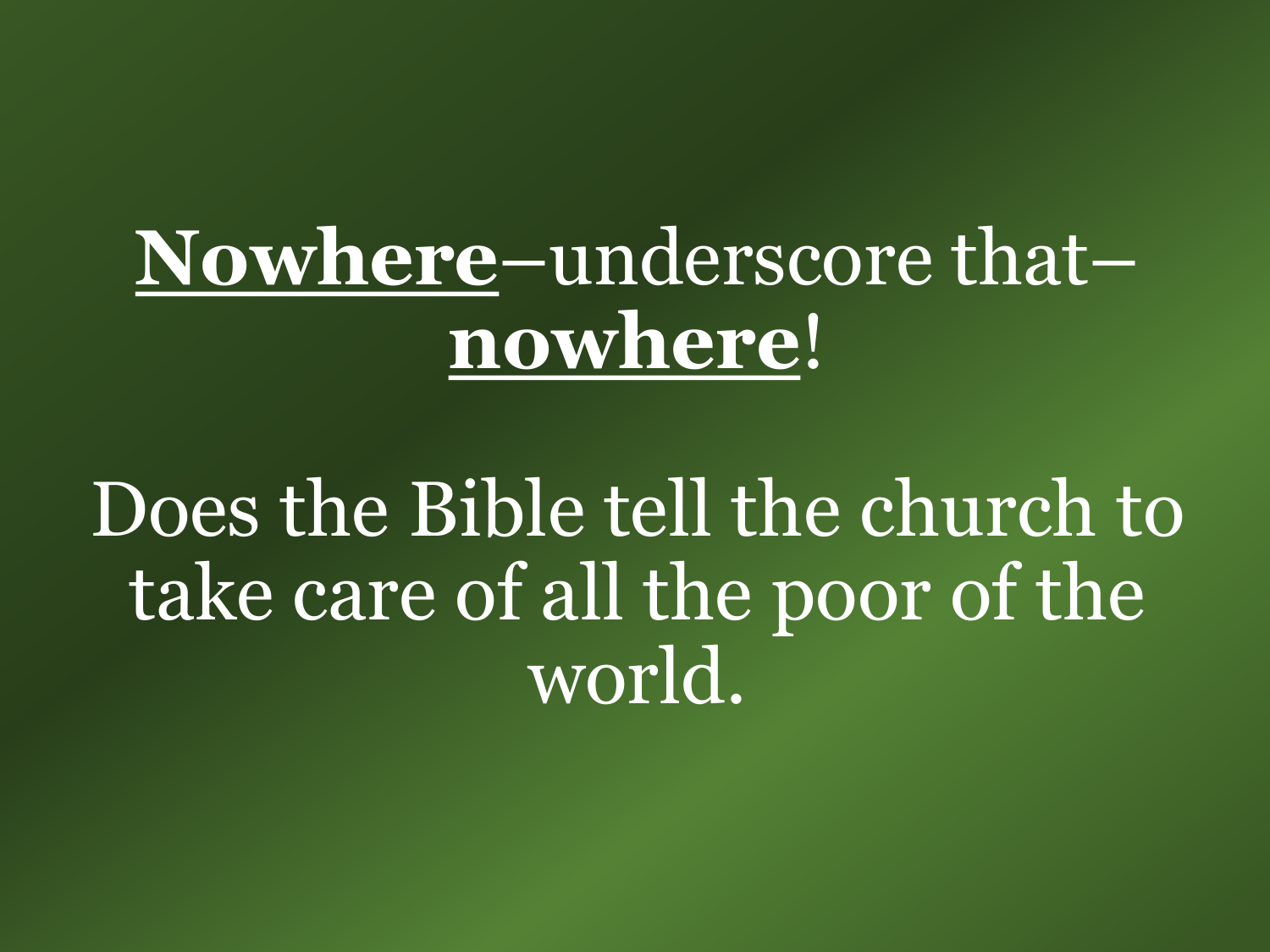## ou Want To **Hoe Whole?** e  $h_1h_25:1-15$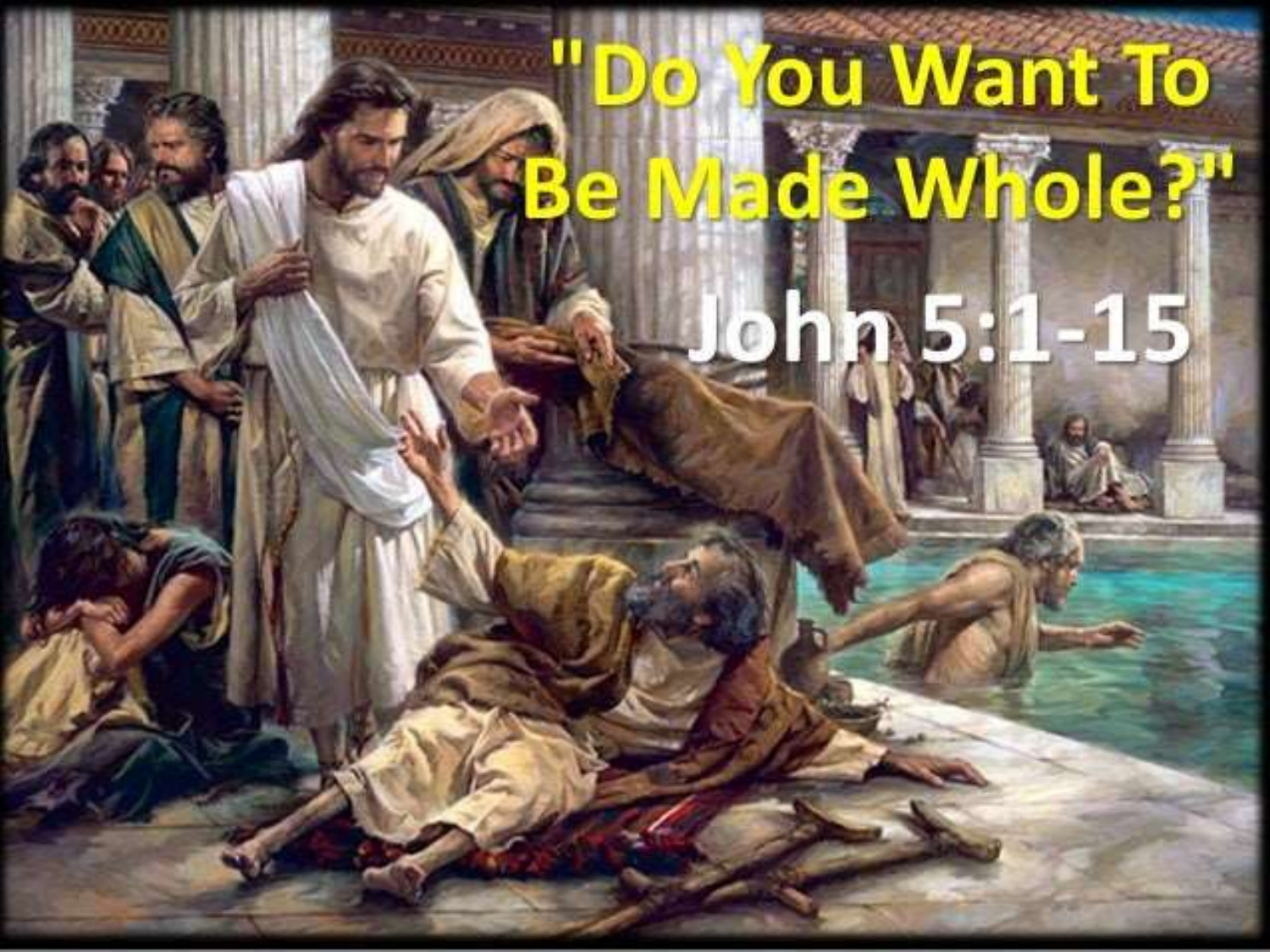#### **We need to be reminded that loving people and loving the Lord is all about action, not emotion.**

- **John 4:23–24 (NASB95)**  23 "But an hour is coming, and now is, when the true worshipers will worship the Father in spirit and truth; for such people the Father seeks to be His worshipers. 24 "God is spirit, and those who worship Him must worship in spirit and truth."
- **John 4:23–24 (LBLA)**  23 Pero la hora viene, y ahora es, cuandó los verdaderos adorádores adorárán al Padre en espíritu y en verdad; porque ciertamente a los tales el Padre busca que le adoren. 24 Dios es espíritu, y los que le adoran deben adorarle en espíritu y en verdad.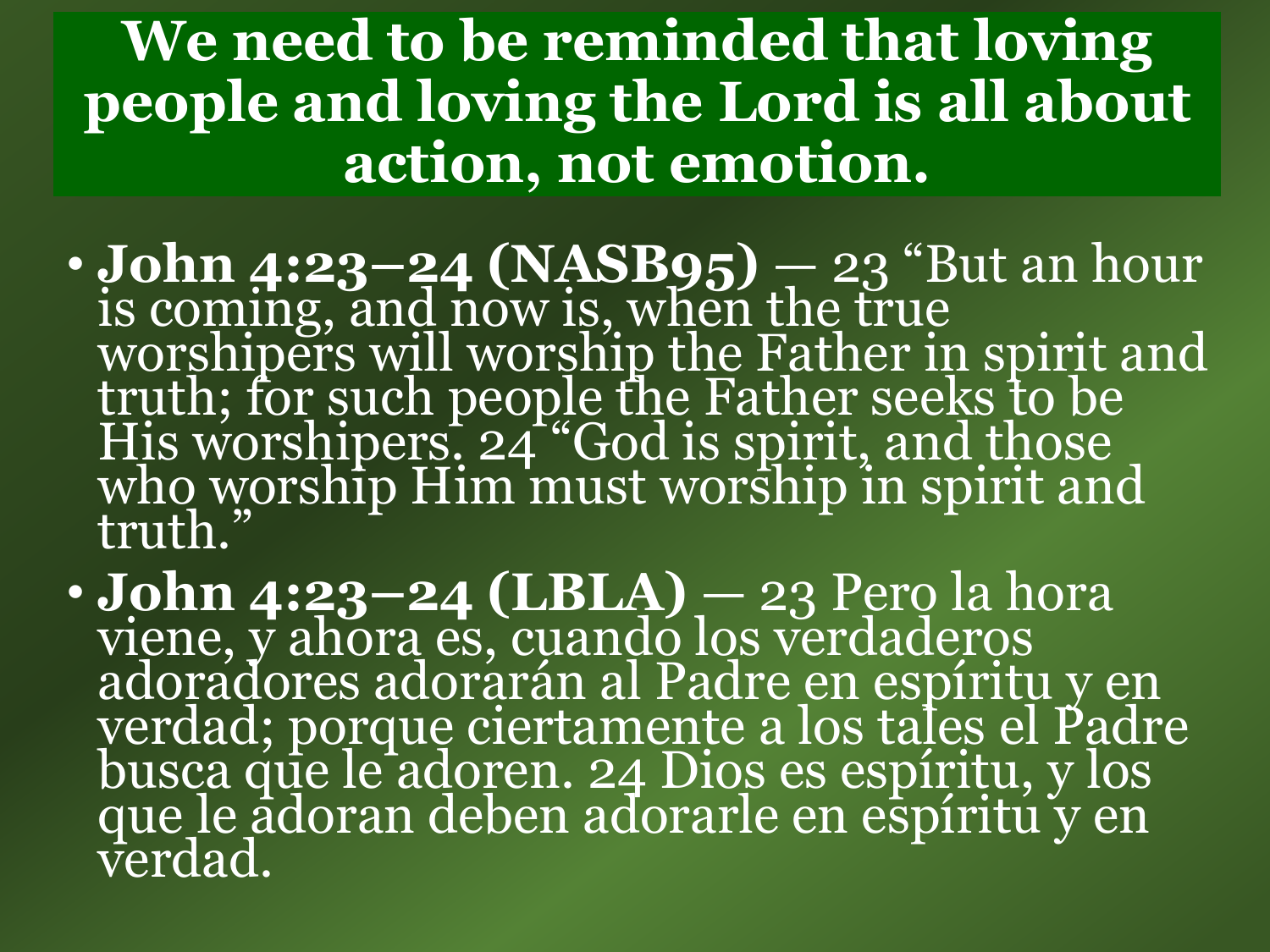#### **FOR SUCH PEOPLE THE FATHER SEEKS TO BE HIS WORSHIPERS.**

- **Luke 6:27–28 (NASB95PARA)**  27 "But I say to you who hear, love your enemies, do good to those who hate you, 28 bless those who curse you, pray for those who mistreat you.
- **Luke 6:27–28 (LBLA)**  27 Pero a vosotros los que oís, os digo: amad a vuestros enemigos; haced bien a los que os aborrecen; 28 bendecid a los que os maldicen; orad por los que os vituperan.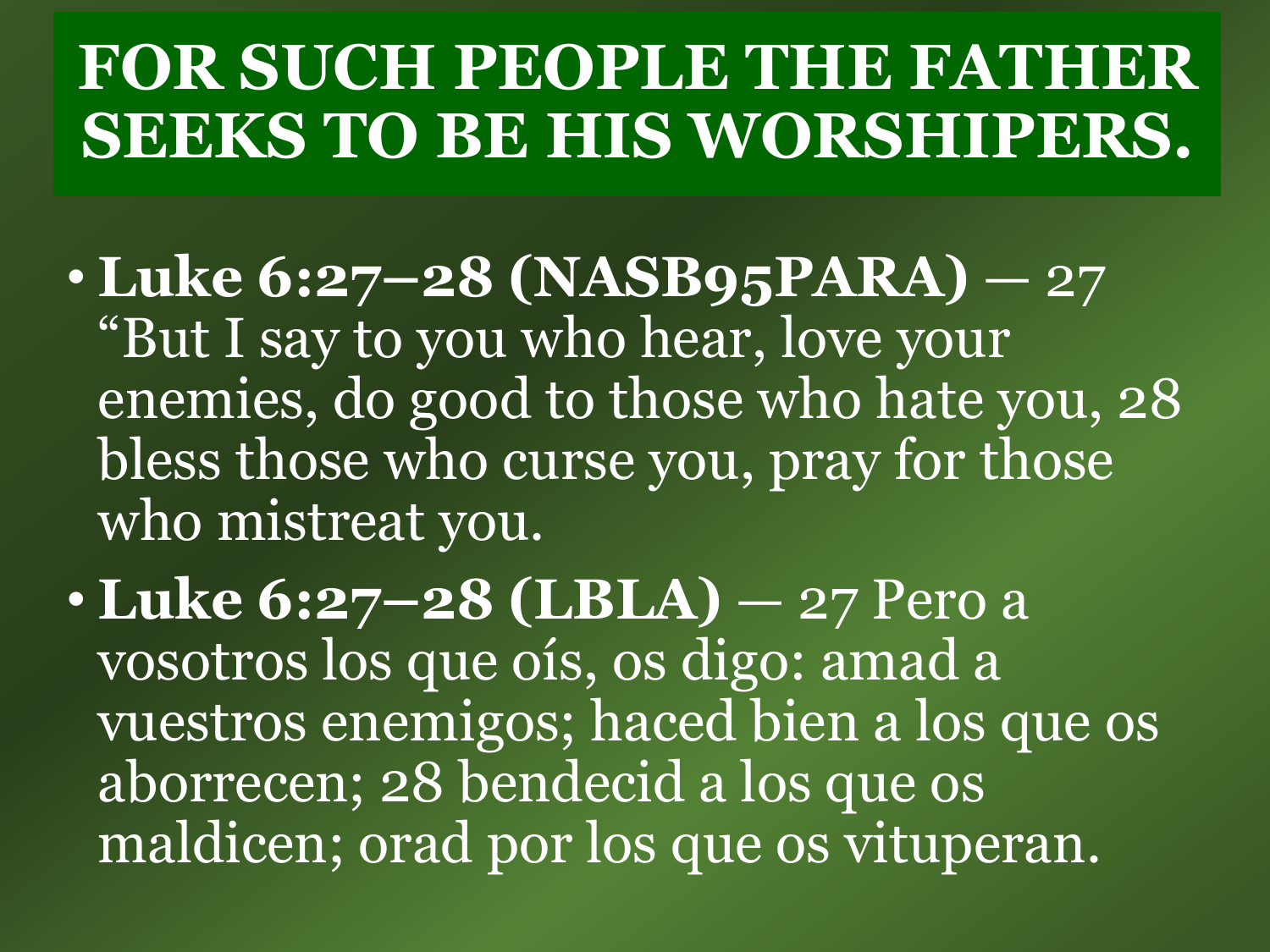When our Lord commanded us to "love our enemies" - He immediately explained that what He's calling for is action.

Not just emotions.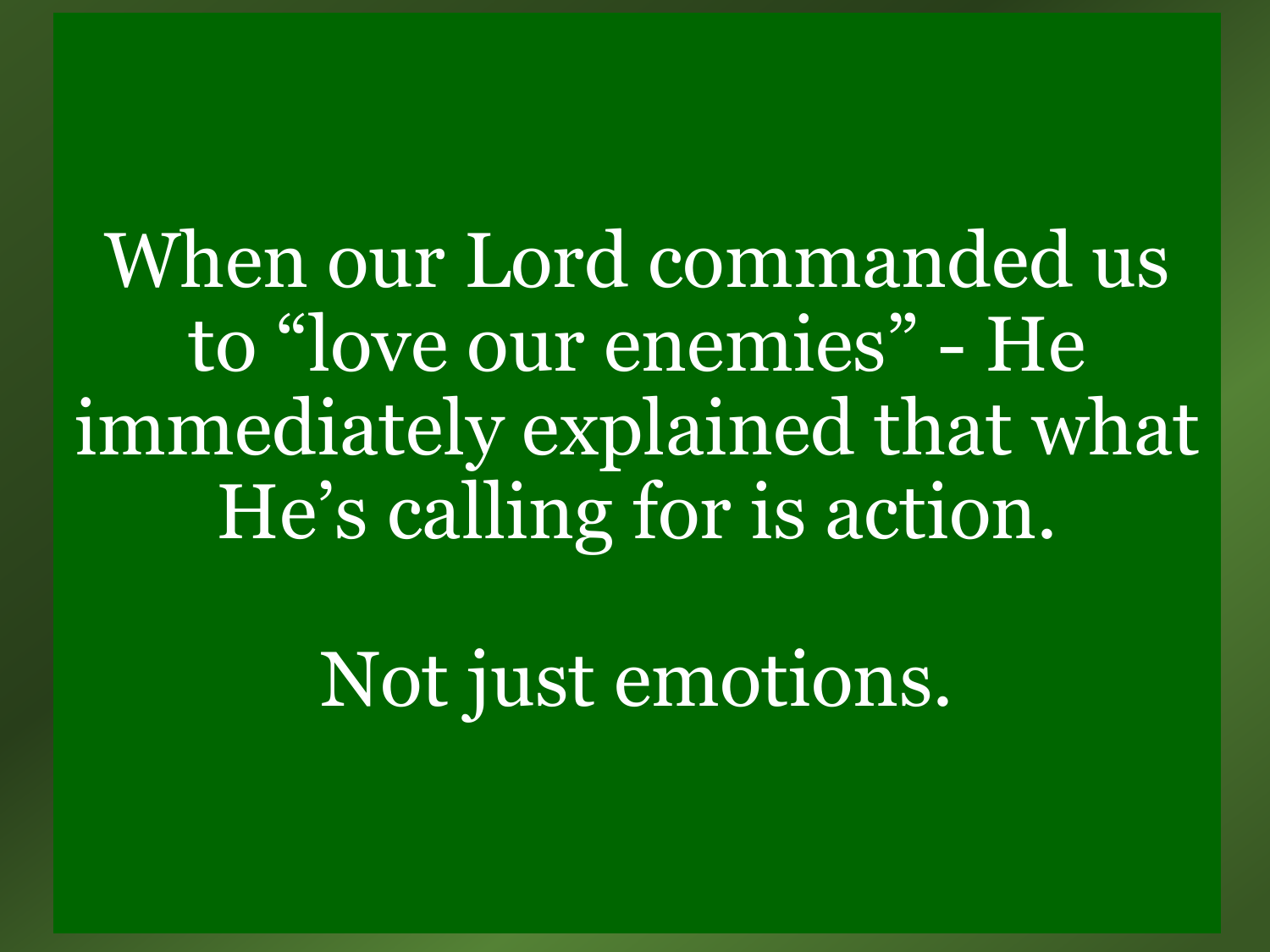The Lord said, **Matthew 7:24** - "Whoever hears these words of mine and does them is like one who builds his house on a rock"

**Matthew 7:24 (LBLA)** — 24 Por tanto, cualquiera que oye estas palabras mías y las pone en práctica, será semejante a un hombre sabio que edificó su casa sobre la roca;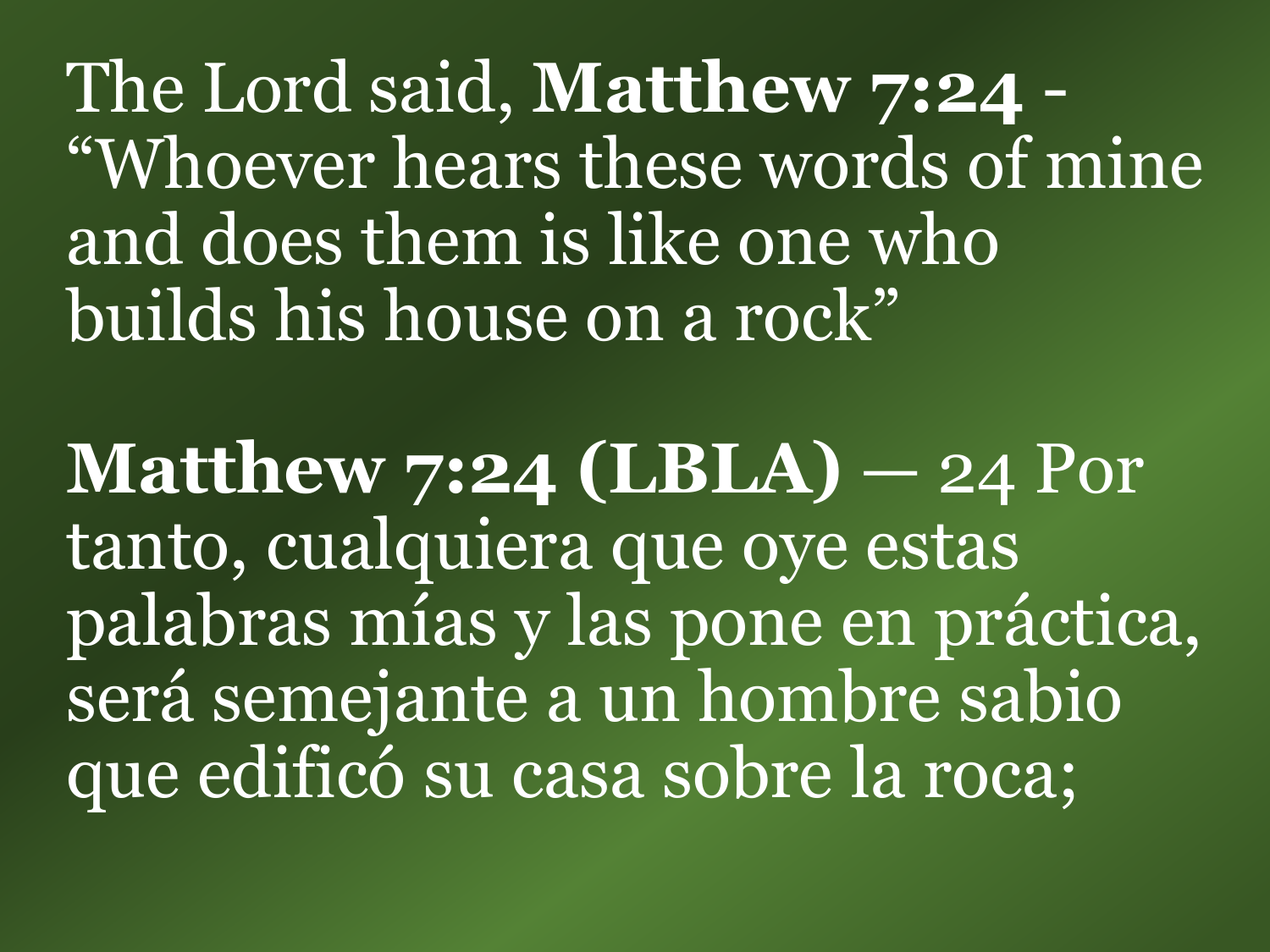#### **We need to be reminded that the Lord told us to expect to be badly treated.**

- **John 16:1–2 (NASB95PARA)**  1 "These things I have spoken to you so that you may be kept from stumbling. 2 They will make you outcasts from the synagogue, but an hour is coming for everyone who kills you to think that he is offering service to God.
- **John 16:1–2 (LBLA)**  1 Estas cosas os he dicho para que no tengáis tropiezo. 2 Os expulsarán de la sinagoga; pero viene la hora cuando cualquiera que os mate pensará que así rinde un servicio a Dios.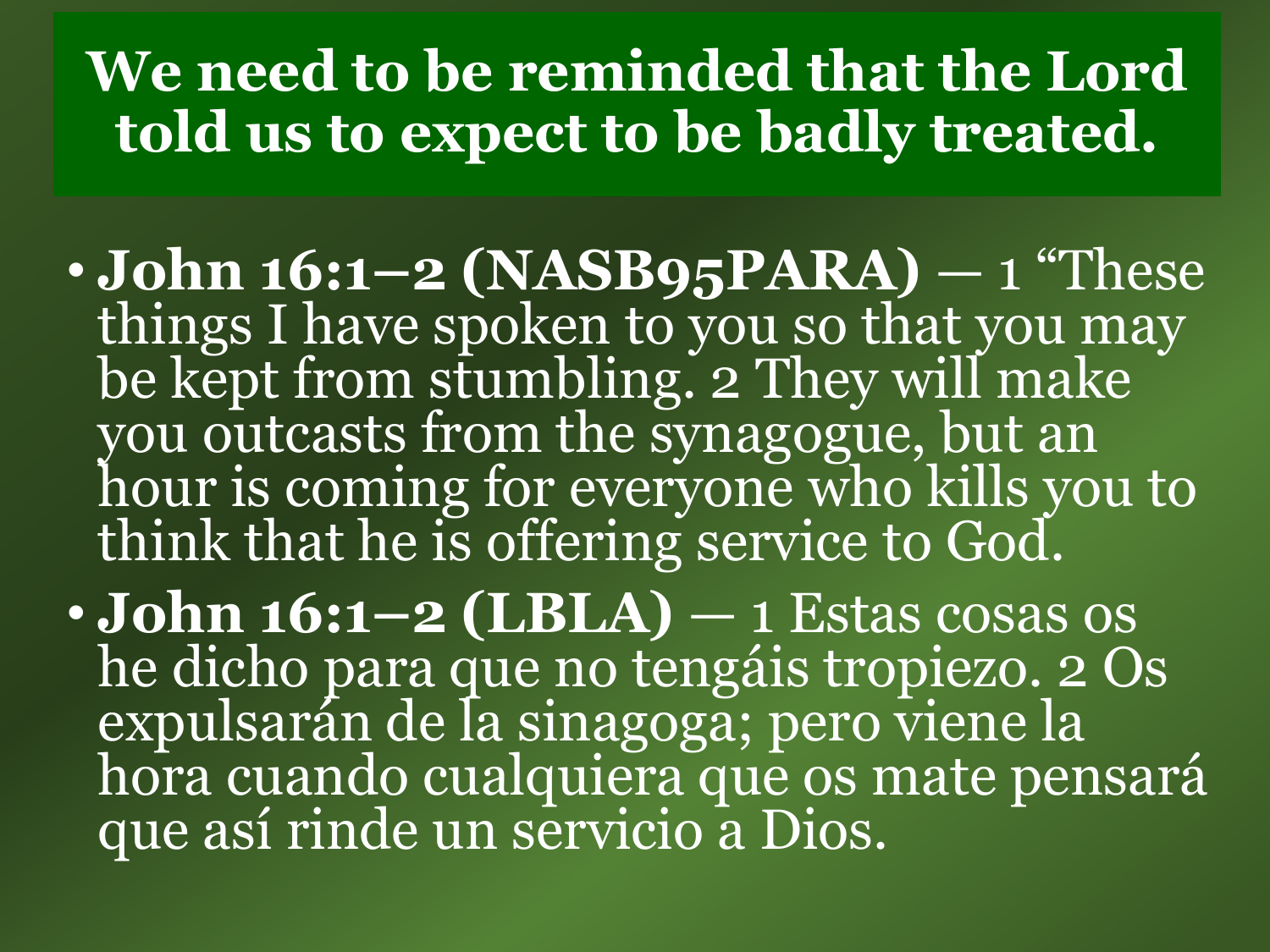### Nothing is wrong. Brothers and sisters, we are right on schedule.

- **Matthew 10:16–22 (NASB95PARA)**  16 "Behold, I send you out as sheep in the midst of wolves; so be shrewd as serpents and innocent as doves. 17 But beware of men, for they will hand you over to the courts and scourge you in their synagogues; 18 and you will even be brought before governors and kings for My sake, as a testimony to them and to the Gentiles. ….21 "Brother will betray brother to death, and a father his child; and children will rise up against parents and cause them to be put to death. 22 You will be hated by all because of My name, but it is the one who has endured to the end who will be saved.
- **Matthew 10:16–22 (LBLA)**  16 Mirad, yo os envío como ovejas en medio de lobos; por tanto, sed astutos como las serpientes e inocentes como las palomas. 17 Pero cuidaos de los hombres, porque os entregarán a los tribunales y os azotarán en sus sinagogas; … 21 Y el hermano entregará a la muerte al hermano, y el padre al hijo; y los hijos se levantarán contra los padres, y lés causarán la muerte. 22 Y seréis odiados de todos por caúsa de mi nombre, pero el que persevere hasta el fin, ese será salvo.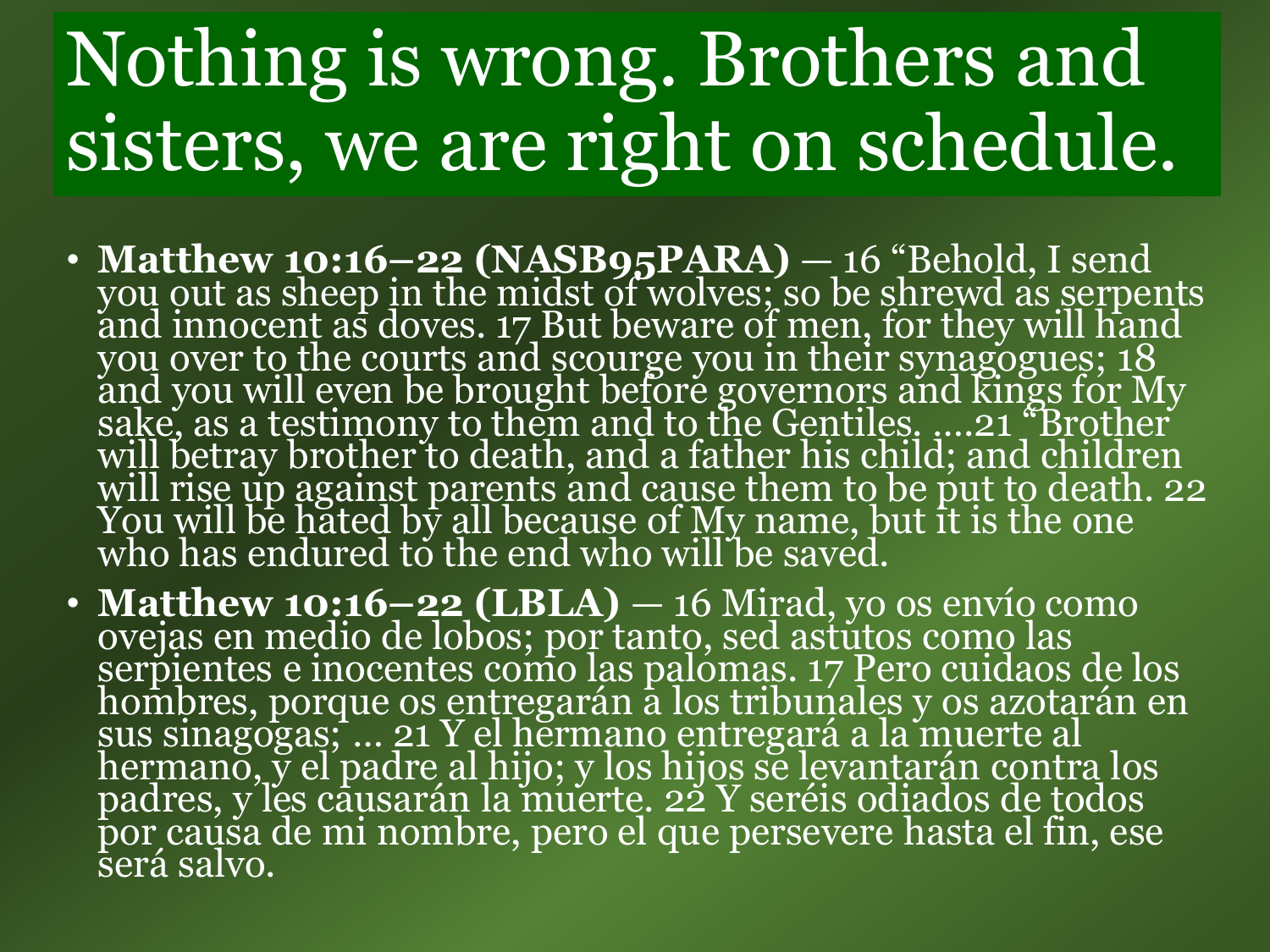### We need to be reminded to Love our Enemies.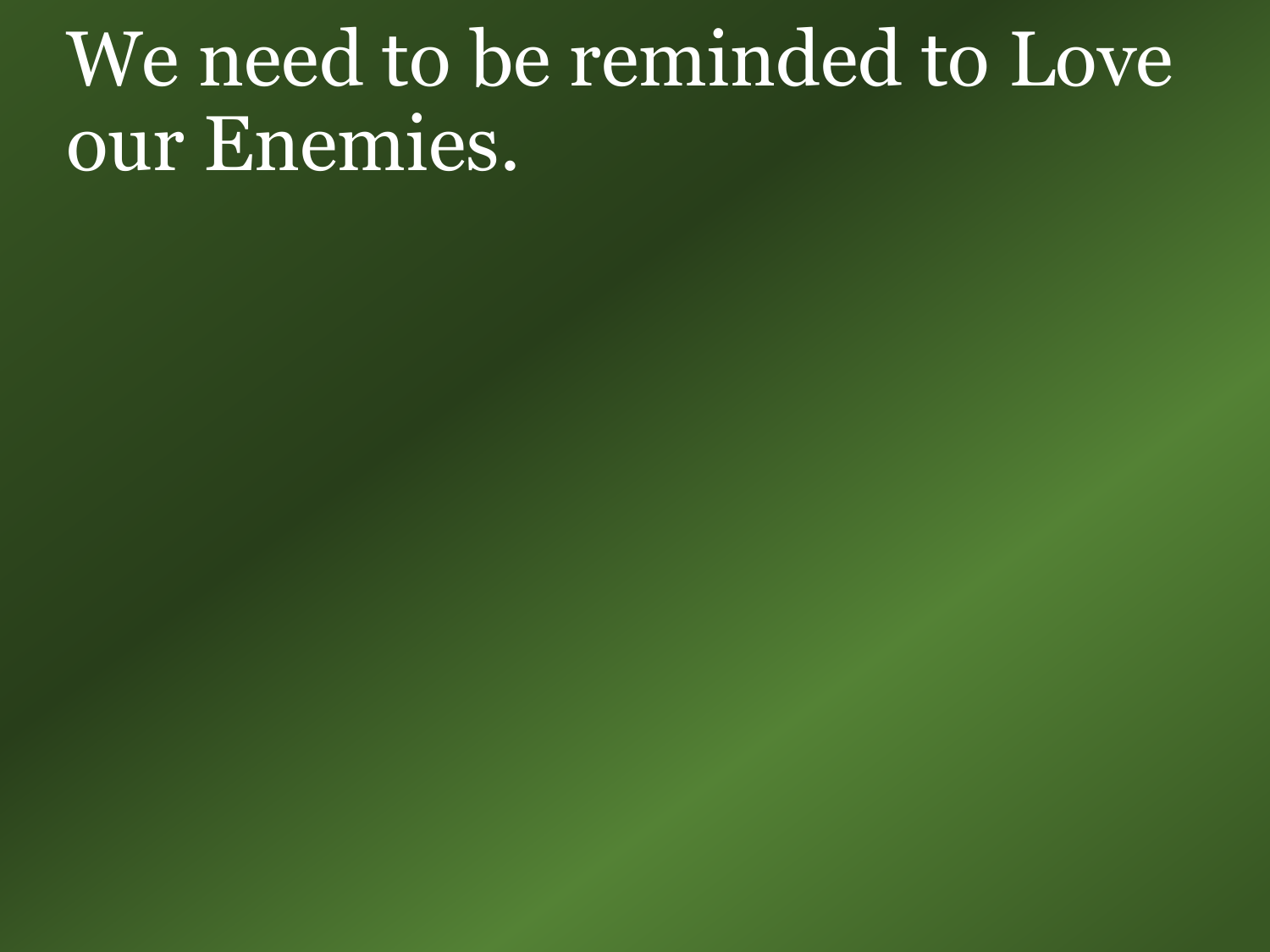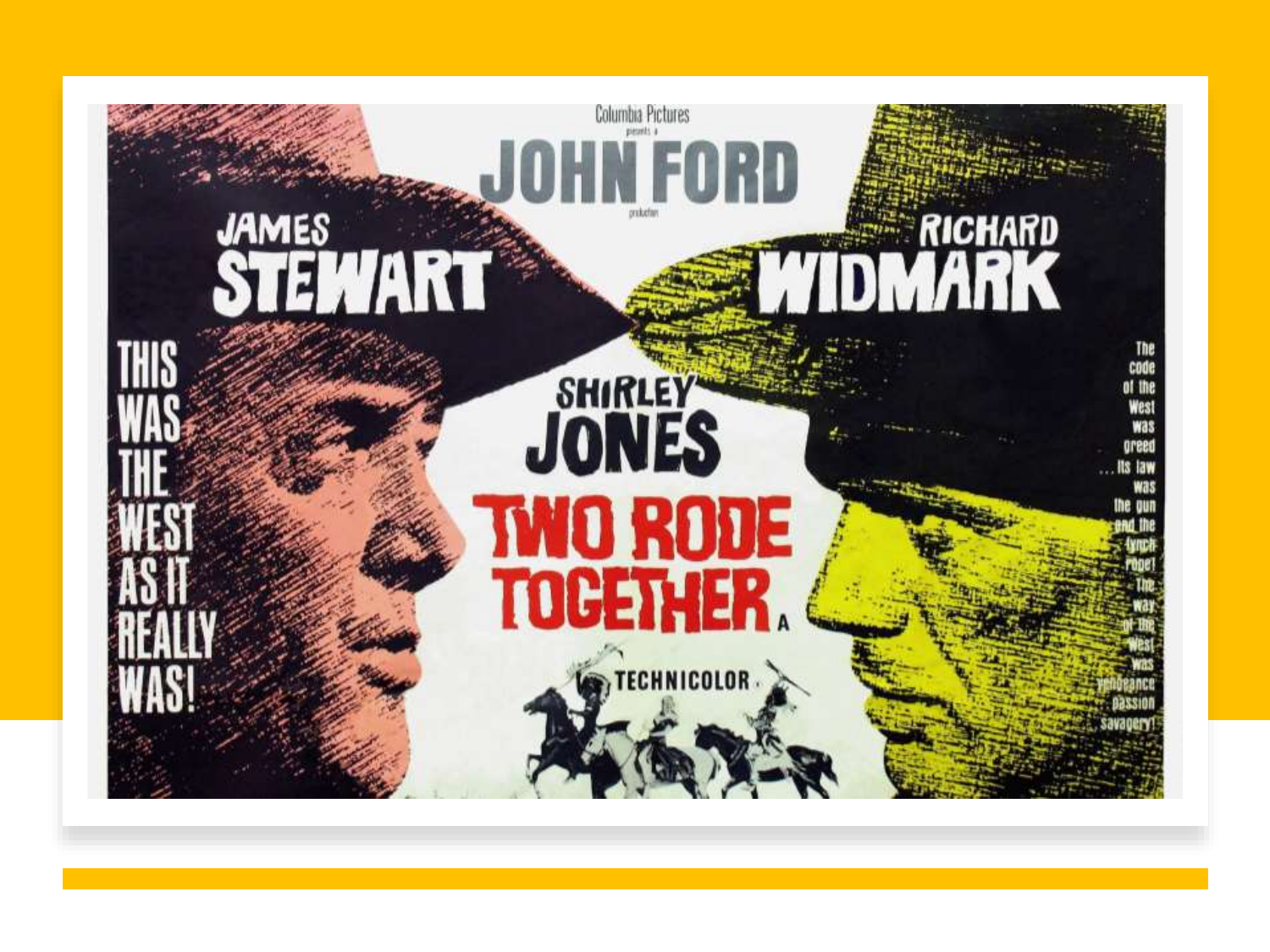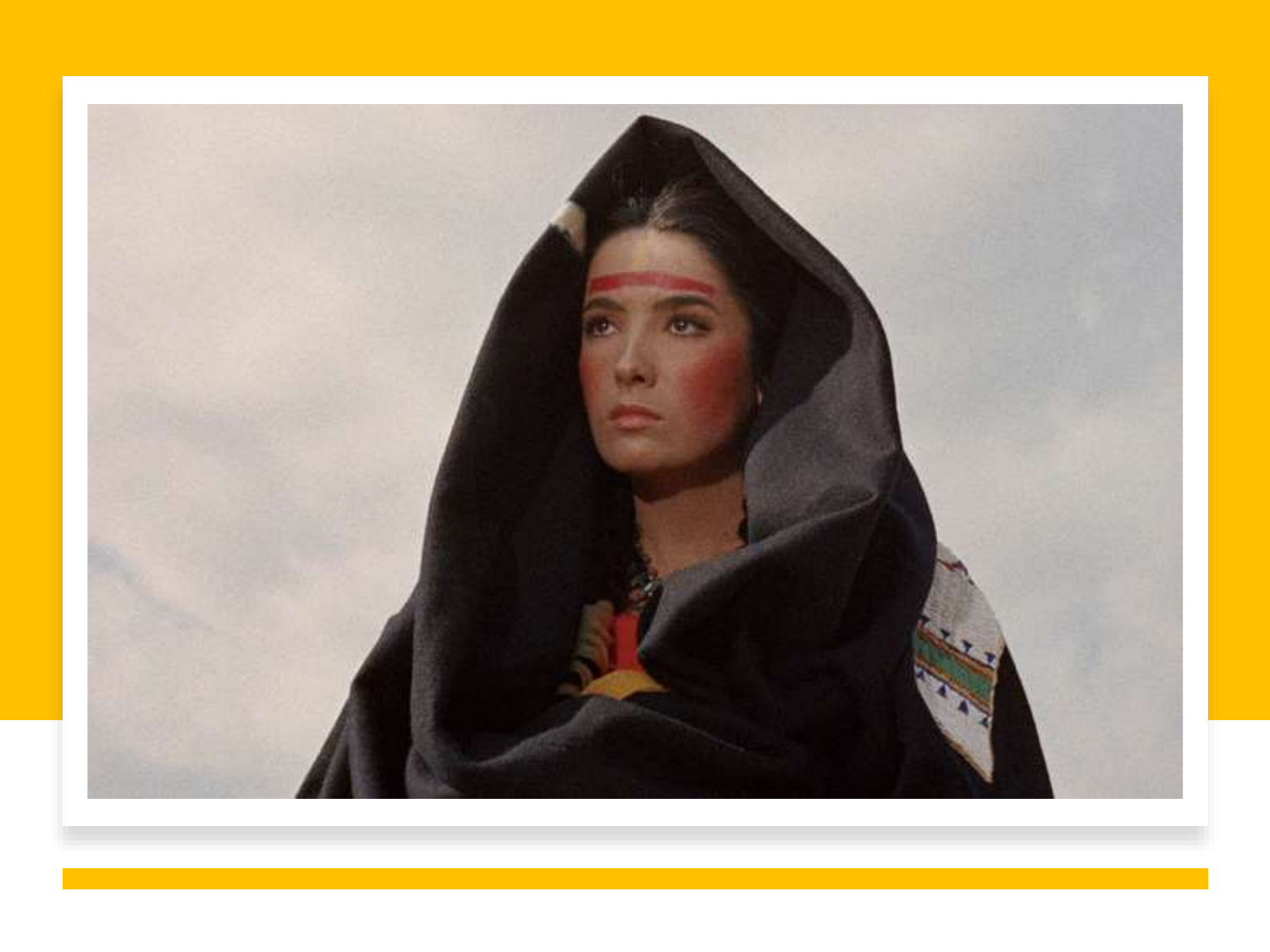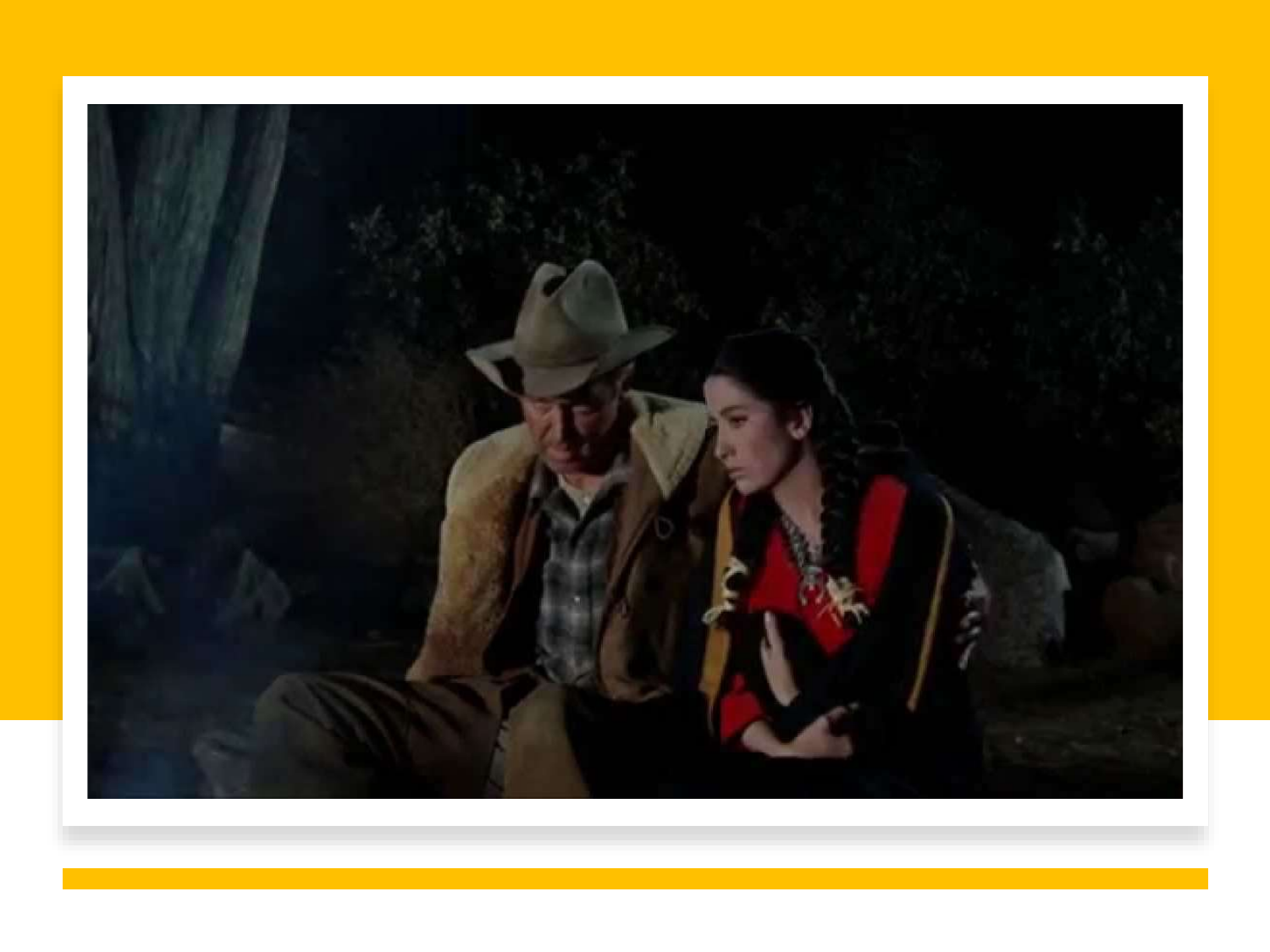

JAMES STEWART, RICHARD PRODUCTION, SHIRLEY JONES - TWO RODE TOGETHER  $\alpha$  corrected (1903) (FOTM), ANDY (1919)<br>C and these modeling implies small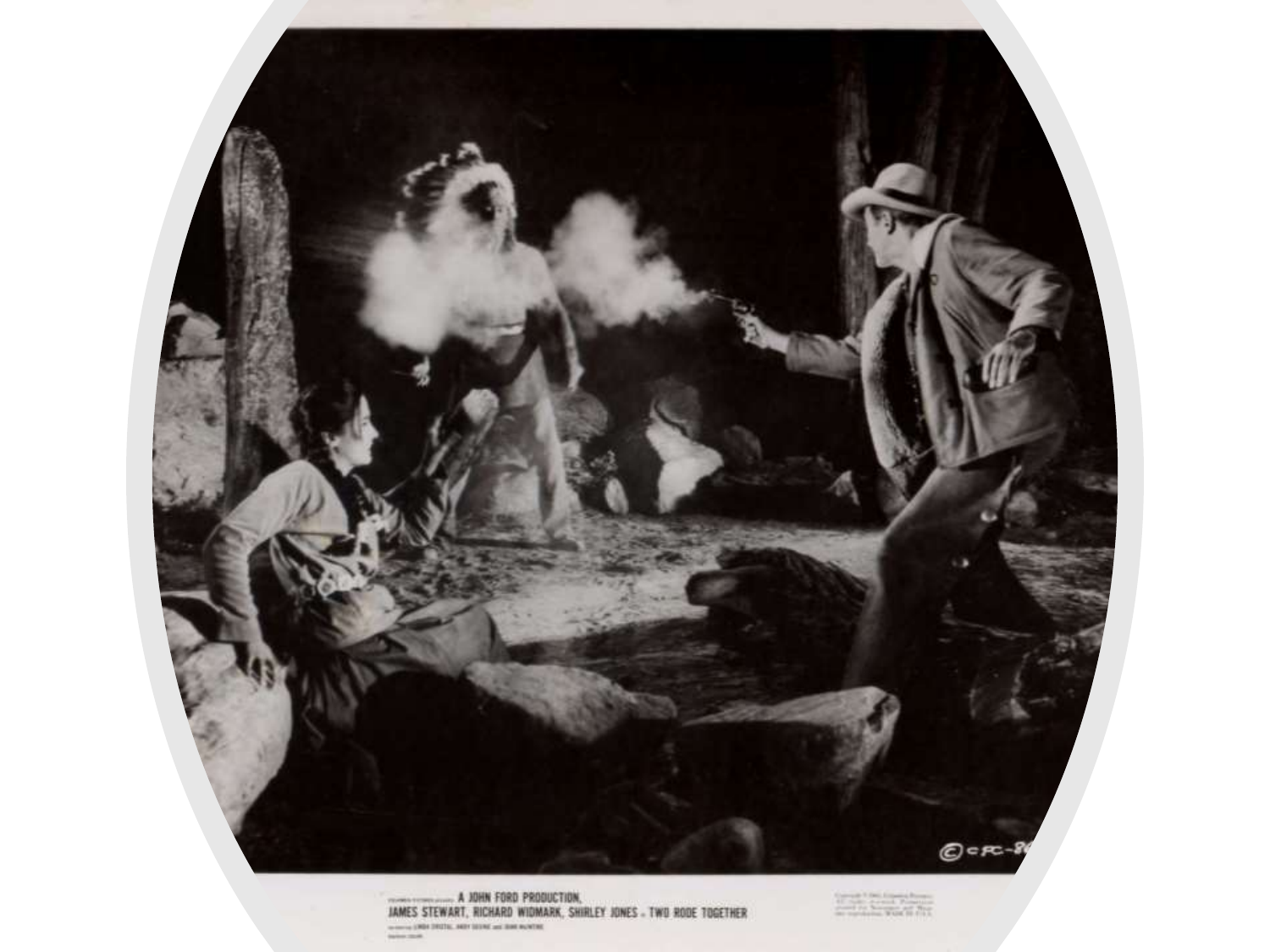